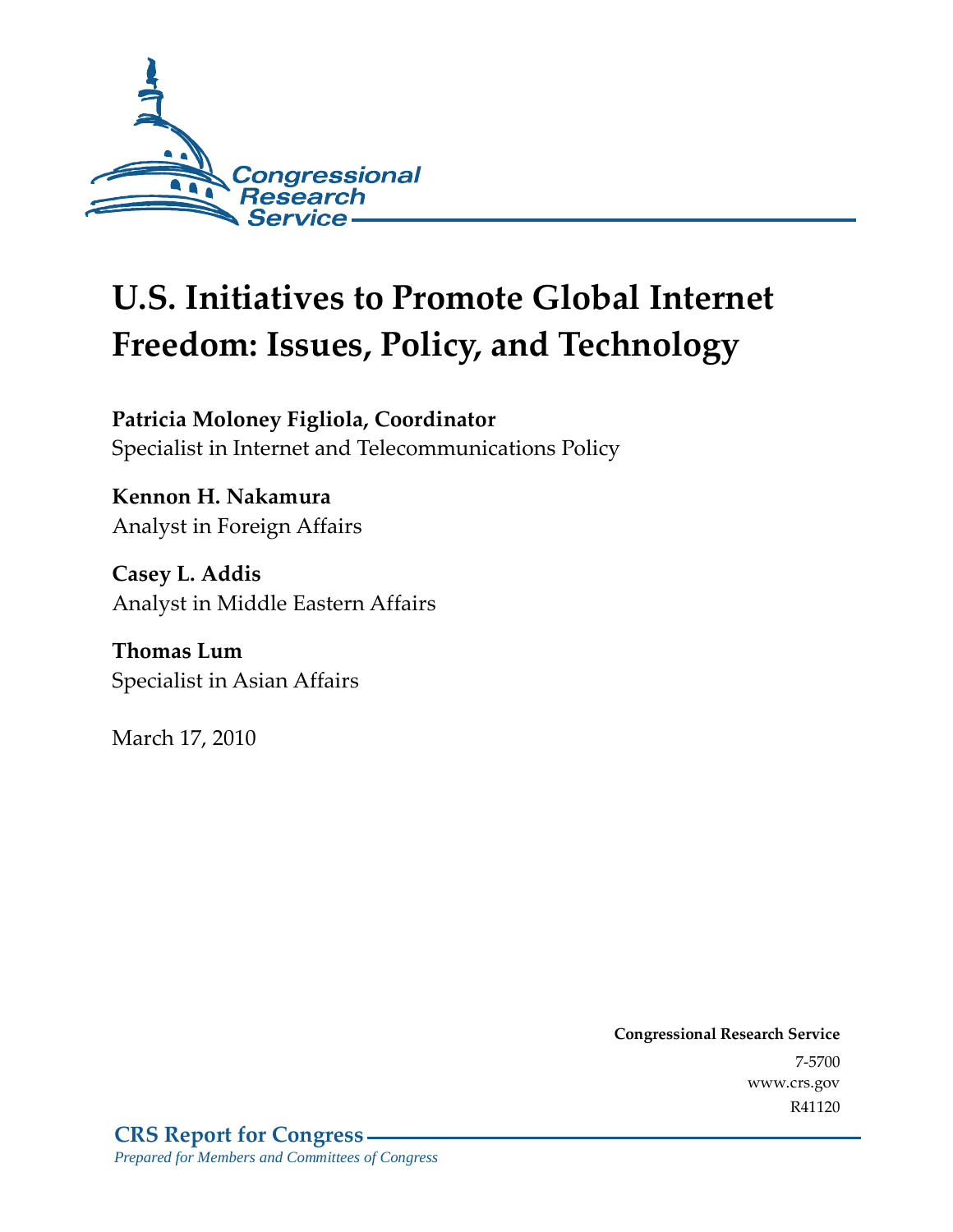## **Summary**

Modern means of communications, led by the Internet, provide a relatively inexpensive, open, easy-entry means of sharing ideas, information, pictures, and text around the world. In a political and human rights context, in closed societies when the more established, formal news media is denied access to or does not report on specified news events, the Internet has become an alternative source of media, and sometimes a means to organize politically.

The openness and the freedom of expression allowed through blogs, social networks, video sharing sites, and other tools of today's communications technology has proven to be an unprecedented and often disruptive force in some closed societies. Governments that seek to maintain their authority and control the ideas and information their citizens receive are often caught in a dilemma: they feel that they need access to the Internet to participate in commerce in the global market and for economic growth and technological development, but fear that allowing open access to the Internet potentially weakens their control over their citizens.

Legislation now under consideration in the  $111<sup>th</sup>$  Congress would mandate that U.S. companies selling Internet technologies and services to repressive countries take actions to combat censorship and protect personally identifiable information. Some believe, however, that technology can offer a complementary and, in some cases, better and more easily implemented solution to some of those issues. They argue that hardware and Internet services, in and of themselves, are neutral elements of the Internet; it is how they are implemented by various countries that is repressive. Also, Internet services are often tailored for deployment to specific countries; however, such tailoring is done to bring the company in line with the laws of that country, not with the intention of allowing the country to repress and censor its citizenry. In many cases, that tailoring would not raise many questions about free speech and political repression.

This report provides information regarding the role of U.S. and other foreign companies in facilitating Internet censorship by repressive regimes overseas. The report is divided into several sections:

- Examination of repressive policies in China and Iraq,
- Relevant U.S. laws.
- U.S. policies to promote Internet freedom,
- Private sector initiatives, and
- Congressional action.

Two appendixes describe technologies and mechanisms for censorship and circumvention of government restrictions.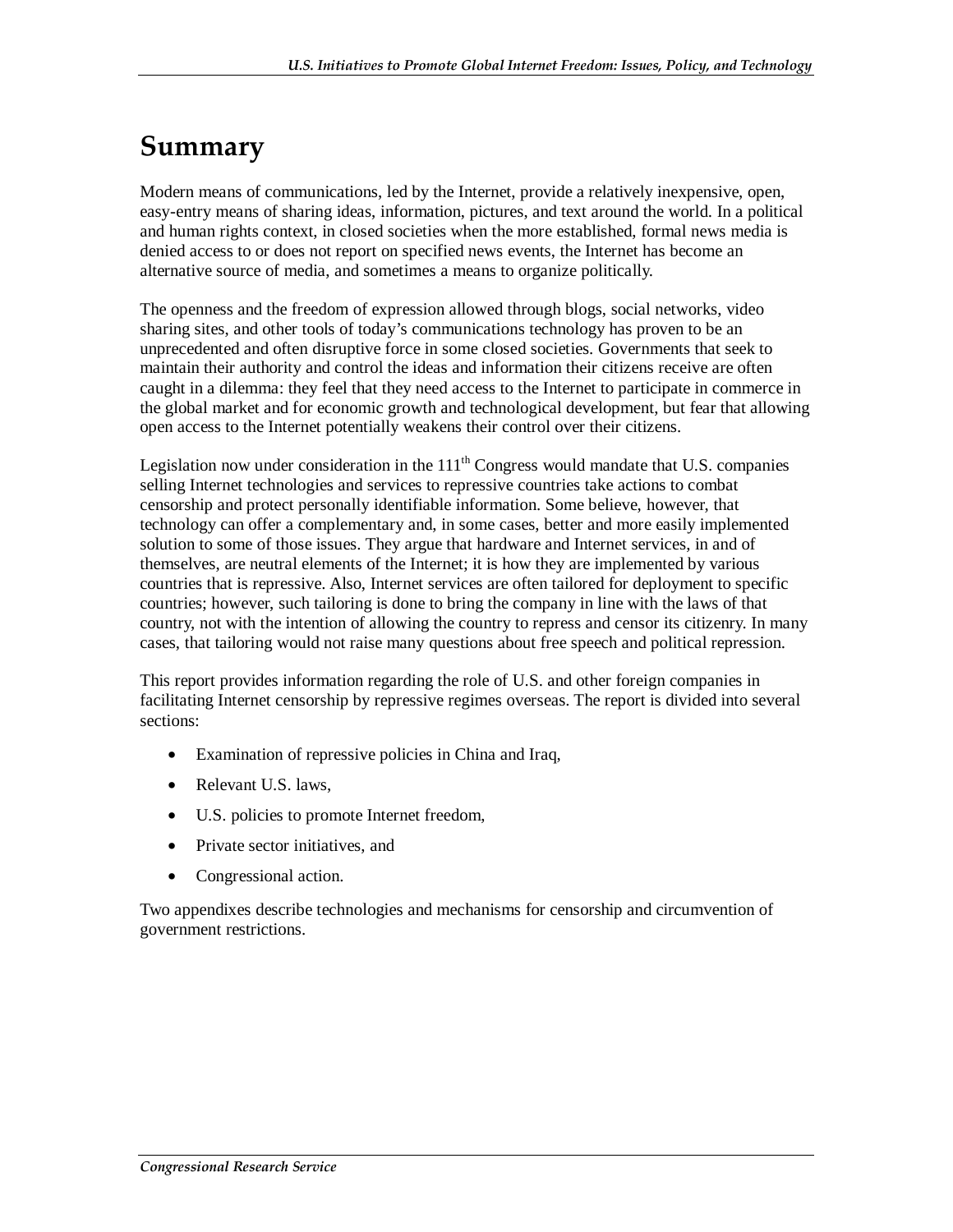## **Contents**

| The Global Network Initiative: Private Sector Support of Internet Freedom 14 |  |
|------------------------------------------------------------------------------|--|
|                                                                              |  |
|                                                                              |  |
|                                                                              |  |

## **Figures**

## **Appendixes**

| Appendix A. Technologies Used to Monitor and Censor Web Sites and Web-Based |  |
|-----------------------------------------------------------------------------|--|
|                                                                             |  |
|                                                                             |  |

### **Contacts**

|--|--|--|--|--|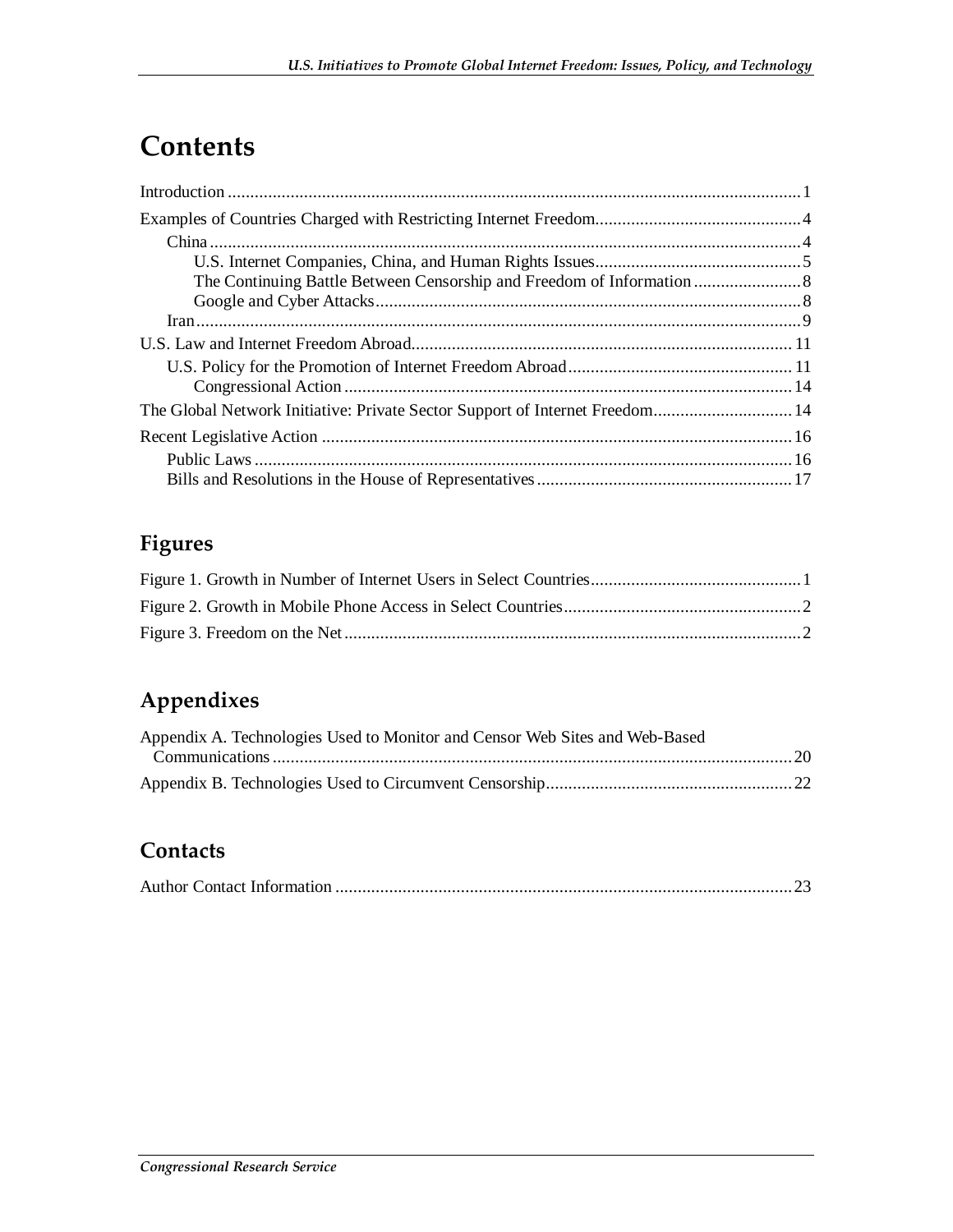## **Introduction**

In the late 1960s and 1970s, advancements in telecommunications technologies enabled the creation of a large-scale, interconnected network called ARPANET ("Advanced Research Projects Agency Network"). ARPANET was created by the Defense Advanced Research Projects Agency as a government-funded enterprise until the mid-1990s, when it began commercialization. Today's Internet is a direct outgrowth of the technologies developed and lessons learned from ARPANET. During the late 1990s, the Internet began having a significant impact on culture and commerce, including the exponential increase of near instant communication by electronic mail (e-mail), text-based discussion forums, and the graphical World Wide Web.



**Figure 1. Growth in Number of Internet Users in Select Countries**  2006-2008

**Source: :** "Freedom on the Net: A Global Assessment of Internet and Digital Media," Freedom House, April 1, 2009.

Today, the Internet has evolved even further and many people are using newer tools, such as blogs, social networks, video sharing sites, and other aspects of today's communications technology to express their political ideals, many times in conflict with the political opinions and outlook espoused by their governments. In this way, the Internet has proven to be an unprecedented and often disruptive force in some closed societies, as the governments seek to maintain their authority and control the ideas and information their citizens receive. These regimes are often caught in a dilemma: they need the Internet to participate in commerce in the global market and for economic growth and technological development, but they also seek to restrict the Internet in order to maintain the government's control. **Figure 3** illustrates an assessment by Freedom House<sup>1</sup> of the extent to which selected countries restrict freedom on the Internet.

-

 $1$  Freedom House is an independent watchdog organization that supports the expansion of freedom around the world. Freedom House supports democratic change, monitors freedom, and advocates for democracy and human rights. More information can be found on its website, http://www.freedomhouse.com.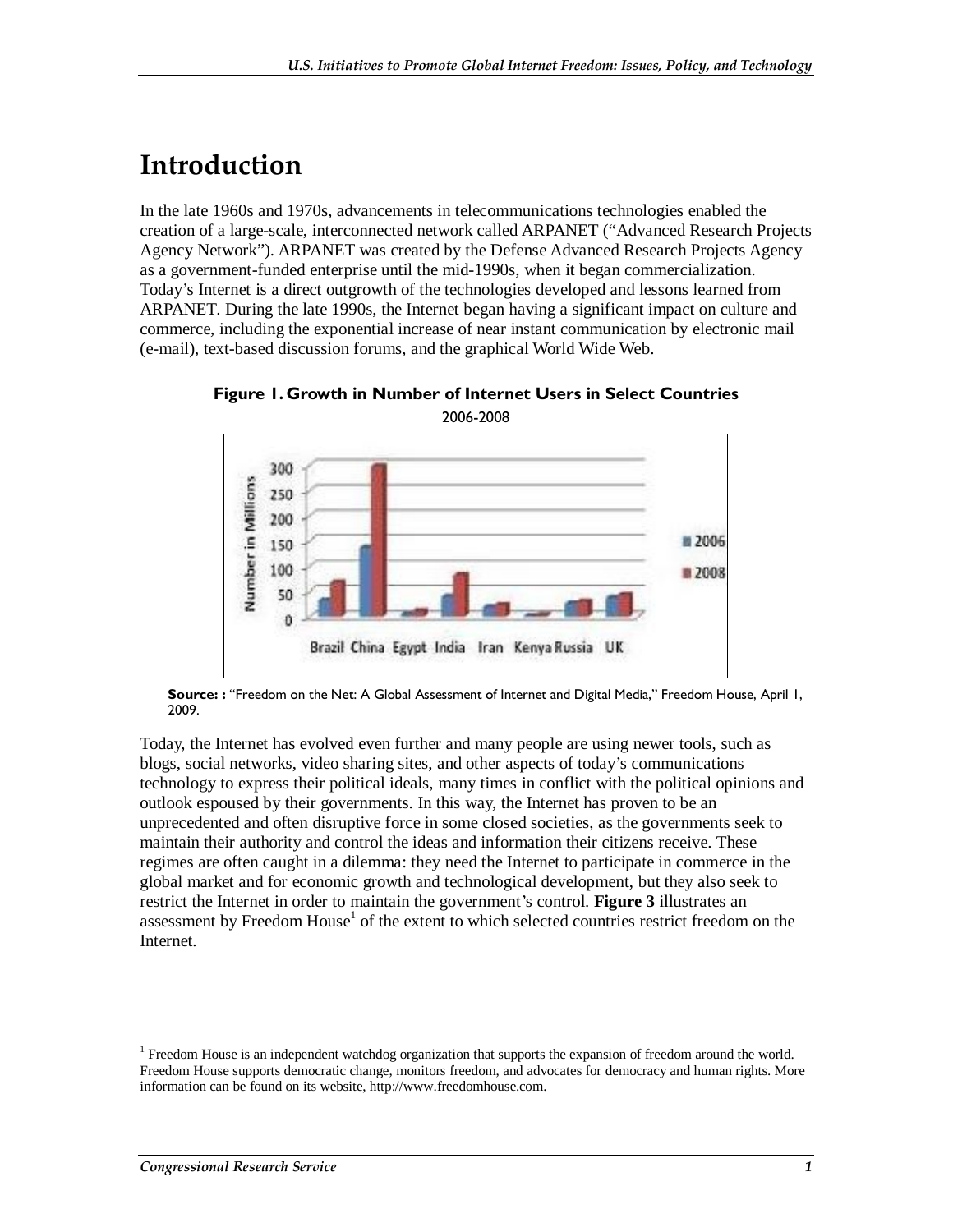

**Figure 2. Growth in Mobile Phone Access in Select Countries**  2006-2008

**Source:** "Freedom on the Net: A Global Assessment of Internet and Digital Media," Freedom House, April 1, 2009.



**Figure 3. Freedom on the Net**  15 Country Comparison (0 Best, 100 Worst)

**Source:** "Freedom on the Net: A Global Assessment of Internet and Digital Media," Freedom House, April 1, 2009

**Notes:** Estonia to Brazil are "Free." Kenya to Russia are "Partly Free." Iran to Cuba are "Not Free."

In Burma during the 2007 Saffron Revolution, YouTube footage, often filmed with cell phone cameras, conveyed to the world the human rights violations against the monks and generated international awareness and reaction. Demonstrations in Tehran following the June 12, 2009, presidential elections were often organized through Twitter and text messages over cell phones.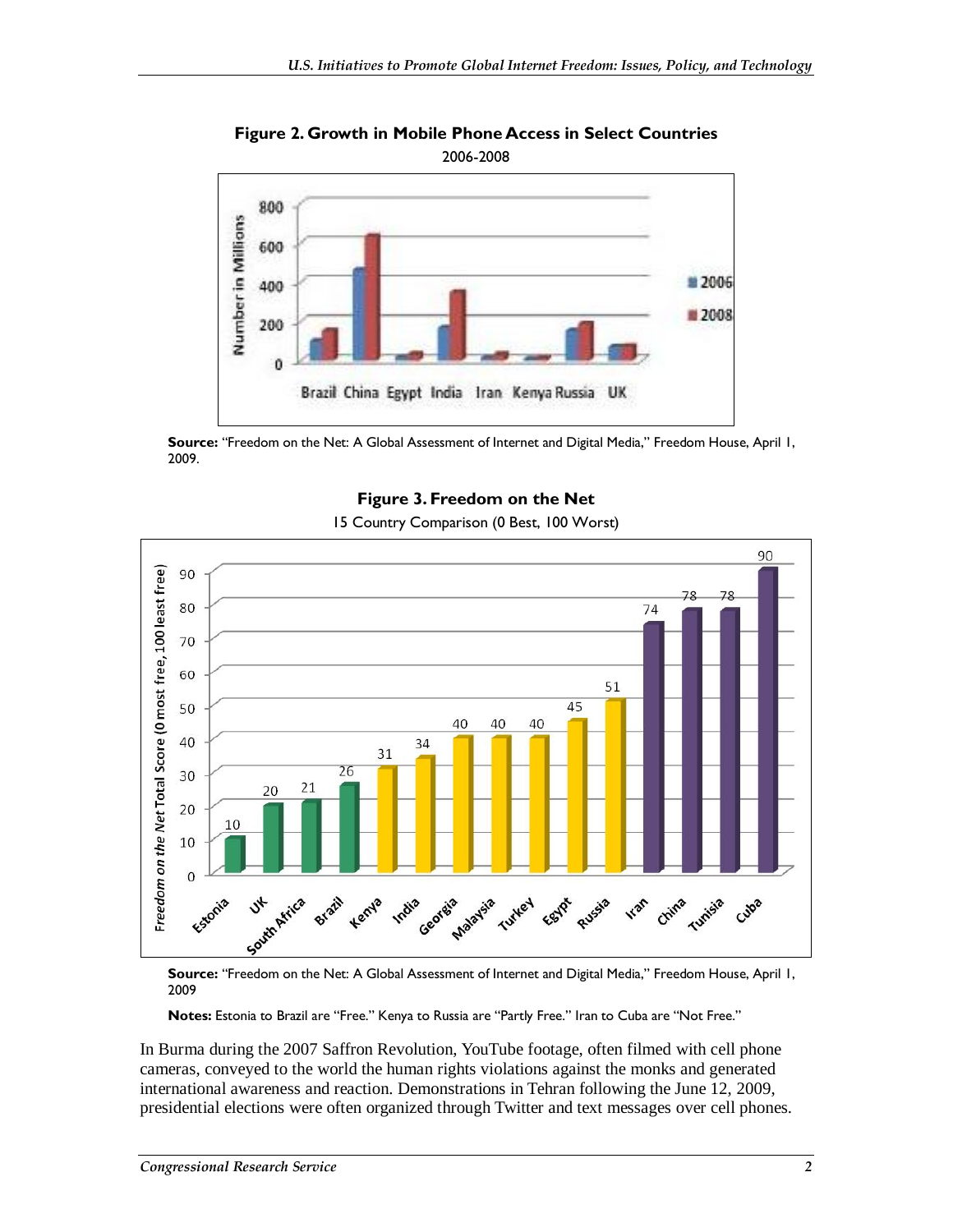The Iranian government's violent response to the demonstrations was spread around the world through live cell phones pictures, e-mails, and phone calls. The Voice of America (VOA) reported that during the demonstrations, Iranians sent VOA over 300 videos a day, along with thousands of still pictures, e-mails, and telephone calls to the agency.<sup>2</sup>

A variety of control mechanisms are employed by regimes seeking to limit the ways the Internet is used, ranging from sophisticated surveillance and censorship to threats of retaliation (which foster self-censorship) and actual harassment and arrests of Internet users. Such regimes often require the assistance of foreign Internet companies operating in their countries. These global technology companies find themselves in a dilemma. They often must choose between following the laws and the requests of authorities of the host country, or refusing to do so and risking the loss of business licenses or the ability to sell services in that country. Human rights groups have protested that Yahoo and Google censor and remove material deemed sensitive by host governments on country-specific search engines.<sup>3</sup> Microsoft is said to censor Chinese versions of its blog platforms.<sup>4</sup> Human rights groups also charge that Yahoo has provided Chinese authorities personal identifying information about users that has allowed the government to identify and arrest individuals for statements made on the Web. $5$  A representative of Google, Inc. acknowledged the problem of government involvement, noting:

As our ... Burma experiences indicate, our products are platforms for free expression, transparency, and accountability. Because of this, we often face efforts by governments throughout the world to restrict or deny access to our products.<sup>6</sup>

The Global Online Freedom Act of 2009 (GOFA) (H.R. 2271), introduced by Representative Christopher Smith, would mandate that companies selling Internet technologies and services to repressive countries take actions to combat censorship and protect personally identifiable information. Some believe, however, that technology can offer a complementary and, in some cases, better and more easily implemented solution to prevent government censorship. Hardware and Internet services, in and of themselves, are neutral elements of the Internet; it is in how they are implemented by various countries that makes Internet access "repressive."

For example, hardware, such as routers, is needed to provide Internet service everywhere. However, hardware features intended for day-to-day Internet traffic management, conducted by Internet service providers (ISPs) and governments for benign purposes, can be misused. Repressive governments are able to use these features to censor traffic and monitor use sometimes using them to identify specific individuals for prosecution. It is not currently feasible to remove those features from the product, even when sold to countries that use those features to repress political speech.<sup>7</sup>

<sup>-</sup> $2$  Danforth Austin, Director, Voice of America, testimony before the Subcommittee on Europe, House Committee on Foreign Affairs, Washington, July 23, 2009.

<sup>&</sup>lt;sup>3</sup> Lucie Morillon, Washington Director of Reporters Without Borders, Testimony before the Tom Lantos Human Rights Commission, U.S. House of Representatives, Washington, June 18, 2009.

<sup>4</sup> Ibid.

 $<sup>5</sup>$  Ibid.</sup>

<sup>&</sup>lt;sup>6</sup> Nicole Wong, Deputy General Counsel, Google, Inc., Testimony before the U.S. Senate Judiciary Committee's Subcommittee on Human Rights and the Law, Washington, May 20, 2008.

<sup>&</sup>lt;sup>7</sup> Testimony of Mark Chandler, Cisco Systems, before the Senate Committee on the Judiciary Subcommittee on Human Rights and the Law, May 2, 2008.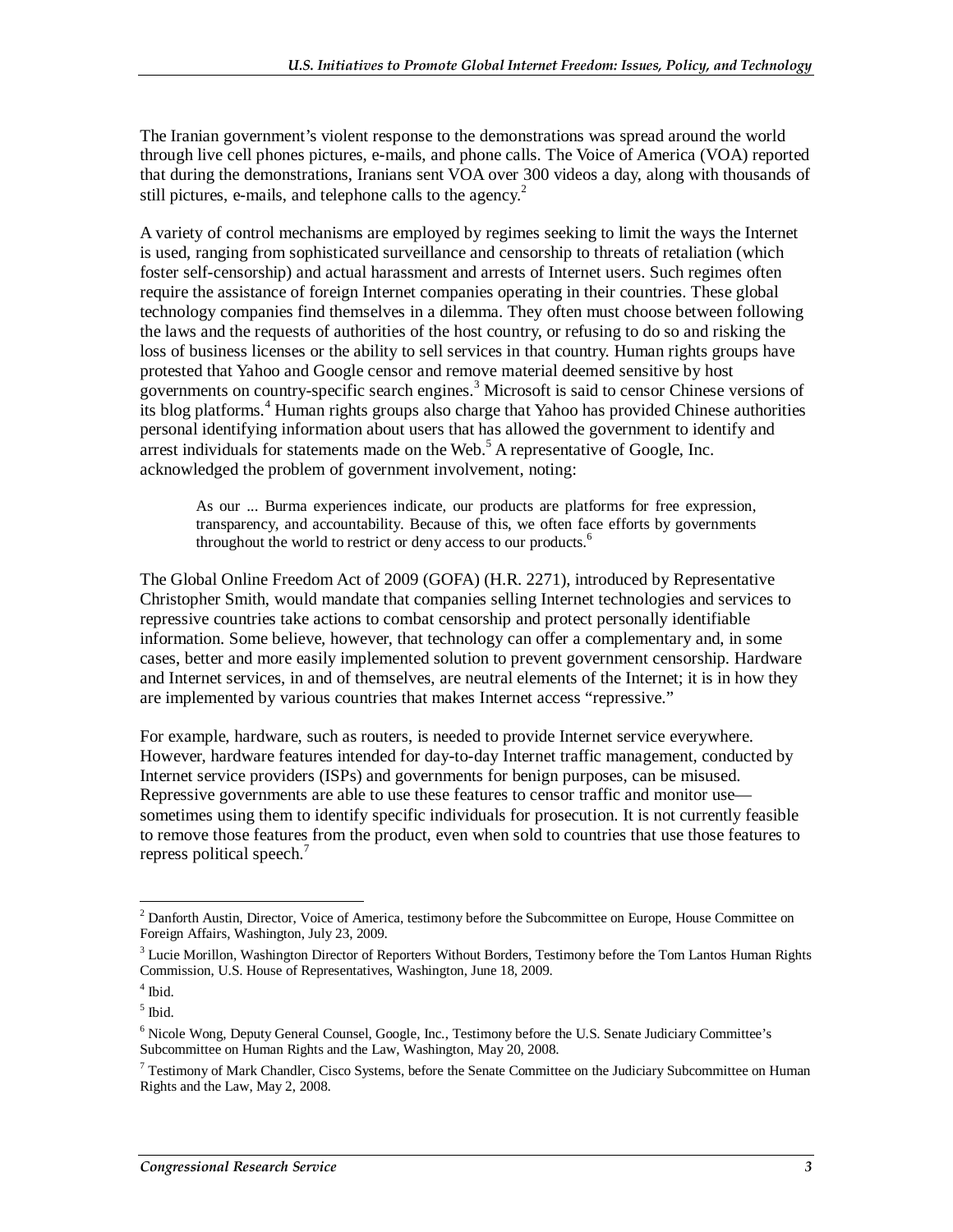On the other hand, Internet services, such as Google, are often tailored for deployment to specific countries. Such tailoring is done to bring the company's products and services in line with the laws of that country, and not with the end goal of allowing the country to repress and censor its citizenry. In many cases, tailoring does not raise many questions about free speech and political repression because the country is not considered to be a repressive regime. Under Canadian human rights law, for example, it is illegal to promote violence against protected groups; therefore, when reported, Google.ca will remove such links from search results.<sup>8</sup>

Internet censorship and the prosecution of individuals who attempt to circumvent that censorship are unlikely to be eliminated in some countries. However, while some governments are continually looking for new and more thorough methods to restrict or inhibit Internet use, citizens in these countries are active in developing techniques to circumvent those efforts.

## **Examples of Countries Charged with Restricting Internet Freedom**

The organization Reporters Without Borders has listed 15 countries where Internet freedom is restricted. These countries are: China, Cuba, North Korea, Belarus, Myanmar, Egypt, Ethiopia, Iran, Saudi Arabia, Syria, Tunisia, Turkmenistan, Uzbekistan, Vietnam, and Zimbabwe.<sup>9</sup> This report covers two of these countries, China and Iran, both of which have been in the news during 2009 and 2010.

### **China10**

The People's Republic of China (PRC) has the world's largest number of Internet users, estimated at 330 million people, including 70 million bloggers. It also has one of the most sophisticated and aggressive Internet censorship and control regimes in the world. According to some estimates, between 30 and 40 Chinese citizens are serving prison sentences for writing about politically sensitive topics online.<sup>11</sup> In November 2009, Huang Qi, a human rights advocate, was sentenced to three years in prison for "possessing state secrets" after posting online appeals and complaints of families whose children had been killed in school buildings during the Sichuan earthquake of May 2008. Some studies show that the vast majority of Internet users in China do not view the medium as a political tool.<sup>12</sup> Nonetheless, Chinese Internet users are able to access unprecedented amounts of information, despite government attempts to limit the flow, while political activists and others continue to push back against restrictions and find ways to circumvent censorship.

<sup>&</sup>lt;sup>8</sup> Testimony of Nicole Wong, Google, op. cit. May 2, 2008.

<sup>&</sup>lt;sup>9</sup> See Reporters Without Borders, "Handbook for Bloggers and Cyber-Dissidents," http://www.rsf.org/IMG/pdf/ guide\_gb\_md-2.pdf.

<sup>&</sup>lt;sup>10</sup> Prepared by Thomas Lum, Specialist in Asian Affairs, 7-7616.

<sup>&</sup>lt;sup>11</sup> U.S. Department of State, 2008 *Human Rights Report: China*, February 25, 2009; PEN American Center, "Failing to Deliver: An Olympic-Year Report Card on Free Expression in China," July 8, 2008.

<sup>12</sup> Rebecca MacKinnon, "Bloggers and Censors: Chinese Media in the Internet Age," *China Studies Center*, May 18, 2007.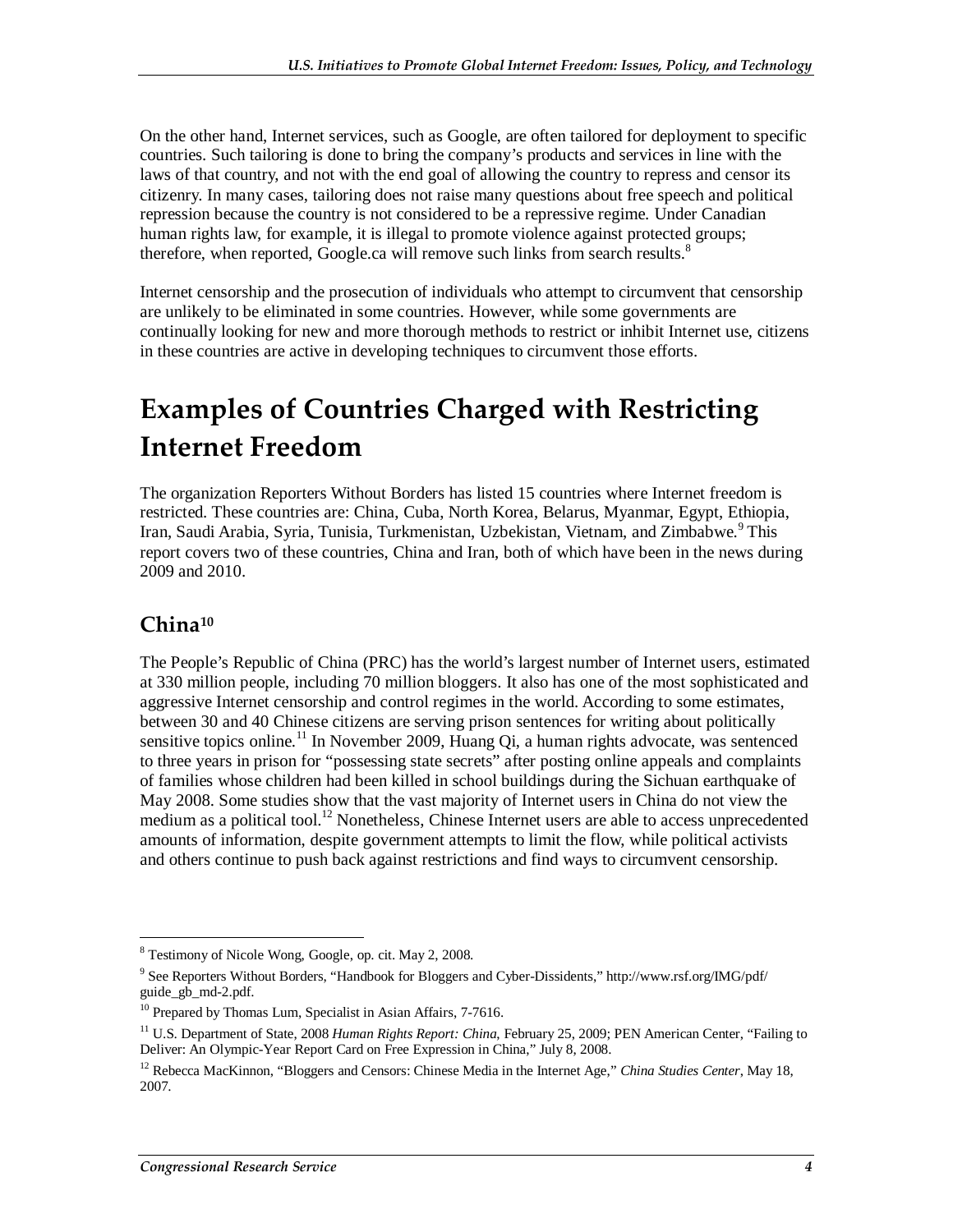PRC officials have argued that Internet controls are necessary for social stability and that new restrictions target pornography and other "harmful content."<sup>13</sup> Chinese official commentary has suggested that the U.S. government has applied a double standard, regulating the Internet at home while calling for other countries to eliminate controls. The PRC government also has referred to U.S. criticism of Internet restrictions in China as politically motivated and an interference in China's domestic affairs.<sup>14</sup>

The PRC government employs a variety of methods to control online content and expression, including website blocking and keyword filtering; regulating and monitoring Internet service providers, Internet cafes, and university bulletin board systems; registering websites and blogs; and occasional arrests of high profile "cyber dissidents" or crackdowns on Internet service providers.<sup>15</sup> Some analysts argue that even though the PRC government cannot control all Internet content and use, its selective targeting creates an undercurrent of fear and promotes selfcensorship. Blocked websites, social networking sites, and file sharing sites include Radio Free Asia, international human rights websites, many Taiwanese newspapers, Facebook, Twitter, and YouTube. The government reportedly has hired thousands of students to express pro-government views on websites, bulletin boards, and chat rooms.16 Furthermore, some analysts argue that the Internet has enhanced government propaganda and surveillance capabilities.

Nonetheless, the Internet has made it impossible for the Chinese government to restrict information as fully as before; bulletin boards, comment boards, chat rooms, blogs, and other outlets have allowed for an unprecedented amount of information and public comment on social and other issues. Although the state has the capability to block news of events or to partially shut down the Internet, as it did in Xinjiang following ethnic unrest that erupted there in July 2009, it often cannot do so before such events are publicized, if only fleetingly, online. The threat of public exposure or condemnation through the Internet reportedly has compelled some government officials to conduct affairs more openly. For Chinese Internet users in search of censored information, circumventing government controls is often made possible by way of "proxy servers" or "virtual private networks" using special software.<sup>17</sup> Furthermore, English language news sites, such as the *New York Times* and the *Washington Post*, are generally available.

### **U.S. Internet Companies, China, and Human Rights Issues**

Some human rights activists and U.S. policy makers have expressed concern that U.S. Internet companies have sold Internet services or technologies to China that have assisted the PRC government in restricting information and communication and in monitoring and identifying Internet users. U.S. congressional committees and commissions have held hearings on the topics of global Internet freedom and the roles of U.S. Internet and technology companies in China's censorship regime. Some media watchdog groups and Members of Congress have maintained that some U.S. information technology companies, including Yahoo!, Microsoft, Google, and Cisco

 $\frac{1}{1}$ 13 Kim Zetter, "China Stands Firm in Response to Google Threat," *Wired*, January 14, 2010.

<sup>14</sup> Gillian Wong, "China Denies Involvement in Google Hackings," *Associated Press*, January 25, 2010.

<sup>&</sup>lt;sup>15</sup> Some experts estimate that the PRC government has employed 30,000 "Internet police." "On the Wrong Side of Great Firewall of China," *New Zealand Herald*, November 27, 2007.

<sup>&</sup>lt;sup>16</sup> David Bandurski, "China's Guerrilla War for the Web," *Far Eastern Economic Review*, Vol. 171, no. 5 (July/August 2008).

 $17$  Such software is available internally and through foreign sources, including the U.S. government.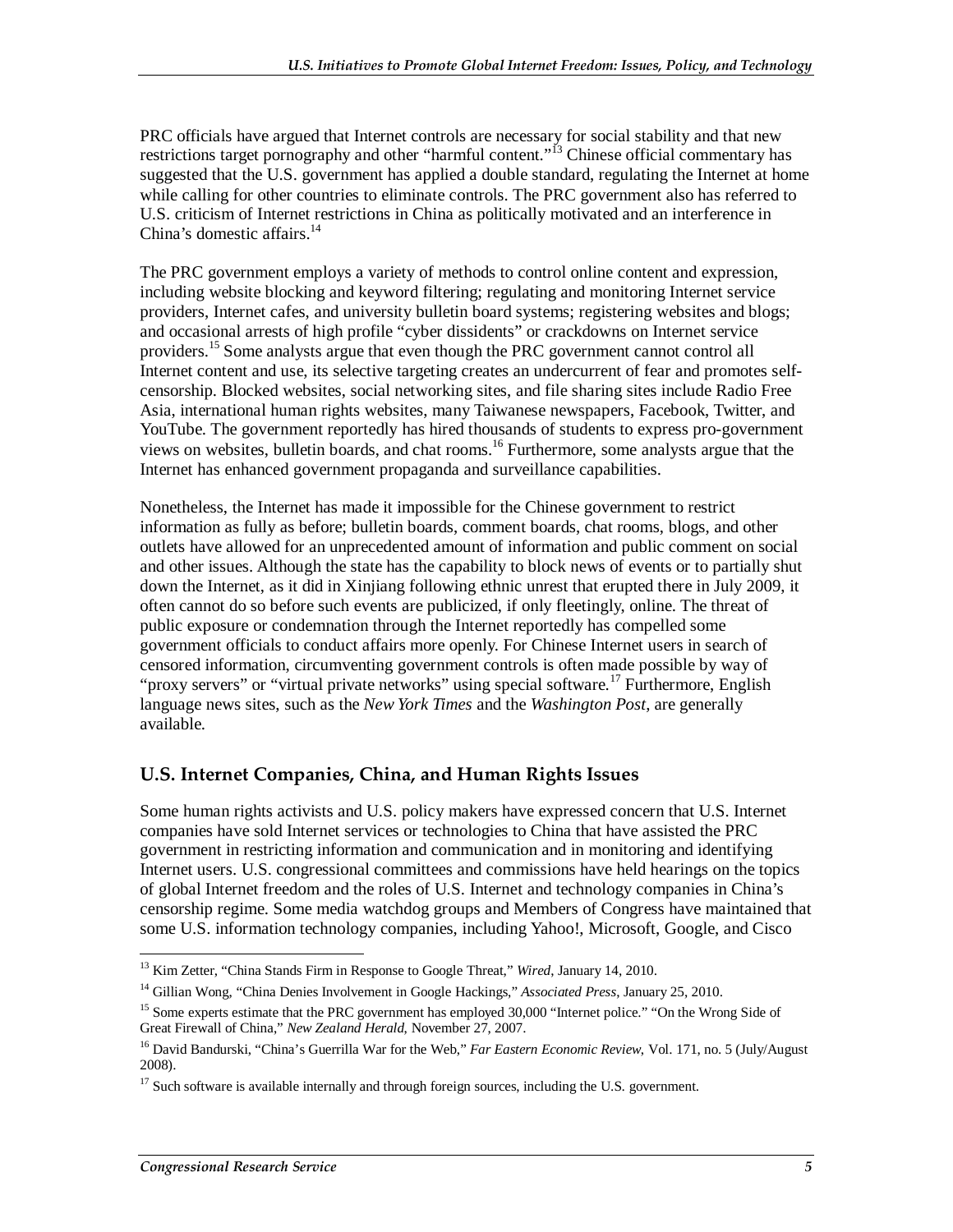Systems, have provided willing, direct, sustained, or comprehensive support to PRC Internet censorship and political control efforts.18

U.S. information technology companies have responded that they must abide by the laws of the countries in which they operate, and that they are not actively cooperating or collaborating with the PRC government or tailoring their products to suit PRC censorship requirements.<sup>19</sup> These companies add that despite PRC censorship policies, they nonetheless are enlarging the volume of information available in China and other Internet-restricting countries, and can better press for freedom of expression and protection of privacy while located in these countries. They also claim that Chinese and other Asian and European competitors would fill the void in providing Internet services and technology in their absence. Furthermore, some Chinese experts have suggested that overall, the Internet, including foreign involvement, has created greater political freedom, despite the ongoing battle against growing PRC government attempts to control it.<sup>20</sup>

#### *Yahoo!*

Yahoo! has been blamed for complicity in the arrests of at least four Chinese Internet users by providing their e-mail account information to PRC authorities. In the most high-profile case, in 2004, Yahoo!'s Hong Kong office was accused of having provided information about the identity of a Chinese journalist and Yahoo! e-mail account holder, Shi Tao. Shi reportedly had forwarded information about state policy regarding the  $15<sup>th</sup>$  anniversary of the Tiananmen demonstrations via his Yahoo! e-mail account to an overseas democracy group.<sup>21</sup> In March 2005, a PRC court sentenced Shi to 10 years in prison for "leaking state secrets." In August 2005, Yahoo! bought a 39% stake in China's Alibaba Group, a Chinese Internet service provider, and turned over its PRC operations to the Chinese company.

### *Microsoft*

<u>.</u>

In 2005, Microsoft shut down the MSN Spaces site of Chinese political blogger Zhao Jing (a.k.a. Michael Anti) at the request of the PRC government, after Zhao had expressed support in his blog for a boycott of *Beijing News* following the firing of one of its editors. Human rights activists also criticized Microsoft for blocking words such as "democracy" from MSN Spaces. Microsoft was

<sup>&</sup>lt;sup>18</sup> The Tom Lantos Human Rights Commission, "The State of Global Internet Freedom," June 18, 2009; U.S. Congress, Senate Committee on the Judiciary, Subcommittee on Human Rights and the Law, *Global Internet Freedom: Corporate Responsibility and the Rule of Law*, May 20, 2008. U.S. Congress, House Committee on International Relations, Subcommittee on Africa, Global Human Rights and International Operations and Subcommittee on Asia and the Pacific, *The Internet in China: A Tool For Freedom or Suppression?*, February 15, 2006.

 $19$  Cisco's general counsel argued that Cisco does not customize its equipment for China; filtering technologies that are intrinsic to Cisco products cannot feasibly be eliminated; Cisco has a written code of conduct that aims to prevent the modification of its products in foreign countries in such as way as to undermine human rights; and Cisco complies with all U.S. government regulations or export controls that restrict the sale of high tech products and crime detection equipment. See Anne Broache, "Senators Weigh New Laws over China Online Censorship," news.cnet.com, May 20, 2008; Mark Chandler, Cisco Systems, Testimony before the Senate Committee on the Judiciary, Subcommittee on Human Rights and the Law, May 20, 2008; Mark Chandler, Cisco Systems, Testimony before the Subcommittee on Africa, Global Human Rights and International Operations and the Subcommittee on Asia and the Pacific of the Committee on International Relations, February 15, 2006.

<sup>&</sup>lt;sup>20</sup> "Isaac Mao and Michael Anti at Hong Kong U.," April 17, 2007, http://rconversation.blogs.com/rconversation/2007/ 04/isaac\_mao\_and\_m.html.

<sup>21</sup> Peter S. Goodman, "Yahoo Says it gave China Internet Data," *Washington Post*, September 11, 2005.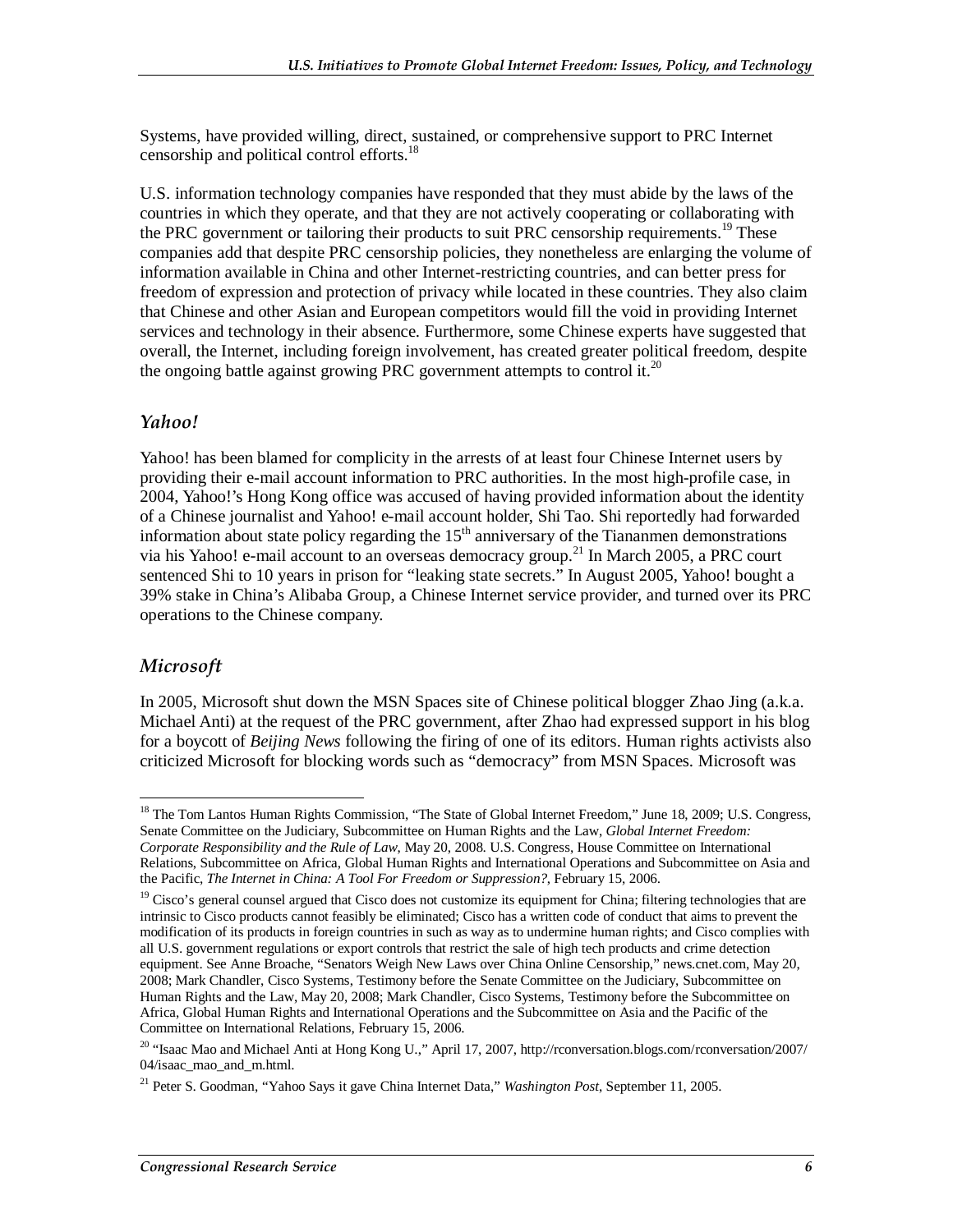China's leading blog service provider at the time and remains one of the most popular. Recently, Microsoft also has been accused of cooperating with China's censorship policies in the development of its new *Bing* search engine.<sup>22</sup>

### *Google*

Google's activities in China have reflected an attempt by the company to comply with PRC policies while limiting the company's role in censorship. Google's Chinese search engine, Google.cn, reportedly is the second most widely used information-gathering service in China after that of *Baidu*, a Chinese company, and is the least censored, according to one study.<sup>23</sup> Google.cn provides a message stating that a website is unavailable due to "local laws, regulations, and policies," suggesting to the user that additional information exists, but that the government has closed access to that site. In 2006, Google reportedly moved its search records outside of the PRC in order to prevent the government from accessing the data without the company's consent, and does not host Gmail and Blogger services in China as a measure to protect the privacy of Chinese account holders. $24$ 

Ever since it entered the China market in 2005, Google and the PRC government have clashed over censorship and other issues, although the company has complied with Chinese laws in principle. In June 2009, China's Foreign Ministry accused the Internet company of violating PRC law and enabling Chinese Internet users to access "vulgar content." Google's Chinese service was disrupted for a few days, which some analysts viewed as the Chinese government response to Google's apparent resistance to abide by new censorship edicts.<sup>25</sup> Chinese writers accused Google of copyright infringement after the company began publishing their works in its online library, Google Books.26 In October 2009, the *People's Daily,* the state's premier newspaper, accused Google of blocking its stories of the dispute.

#### *Cisco Systems*

Cicso Systems, Juniper Networks, Nortel of Canada, and Alcatel of France reportedly were involved in upgrading China's Internet infrastructure, filtering, and surveillance systems earlier this decade. According to some reports, Cisco Systems sold several thousand routers to China, which helped to facilitate the PRC government's censorship of Internet content and monitoring of Internet users.<sup>27</sup> According to other reports, Cisco sold technology to China's police force that can

<sup>-</sup>22 Christine Chiao, "Microsoft Erases Anti-Blog," *AsiaMedia*, January 17, 2006.

 $^{23}$  Google's Chinese service, with roughly 80 million customers and 30 million Gmail accounts, has captured 20%-30% of the PRC market, compared to *Baidu*, which has over 60%. Tom Krazit, "Google's Censorship Struggles Continue in China," *news.cnet.com*, June 16, 2009; Steven Mufson, "China Faces Backlash from 'Netizens' if Google Leaves," *Washington Post*, January 13, 2010.

<sup>&</sup>lt;sup>24</sup> Robert McMillan, "Google Moving Search Records Out of China," InfoWorld, March 1, 2006; Rory Cellan-Jones, "China and Google: What's Going On," *BBC – Dot.Life*, June 25, 2009; James Mulvenon, "The Rule of Law in China: Incremental Progress," *The China Balance Sheet in 2007 and Beyond*, Center for Strategic and International Studies, May 2007.

<sup>25</sup> Claudine Beaumont, "China Accuses Google of Spreading 'Vulgar Content,'" *Telegraph.co.uk*, June 25, 2009.

<sup>26 &</sup>quot;Google Apologizes to Chinese Writers," *Agence France Presse*, January 11, 2010.

<sup>27</sup> Jonathan Mirsky, "China's Tyranny Has the Best Hi-Tech Help Censoring the Internet," *International Herald Tribune*, January 16, 2006.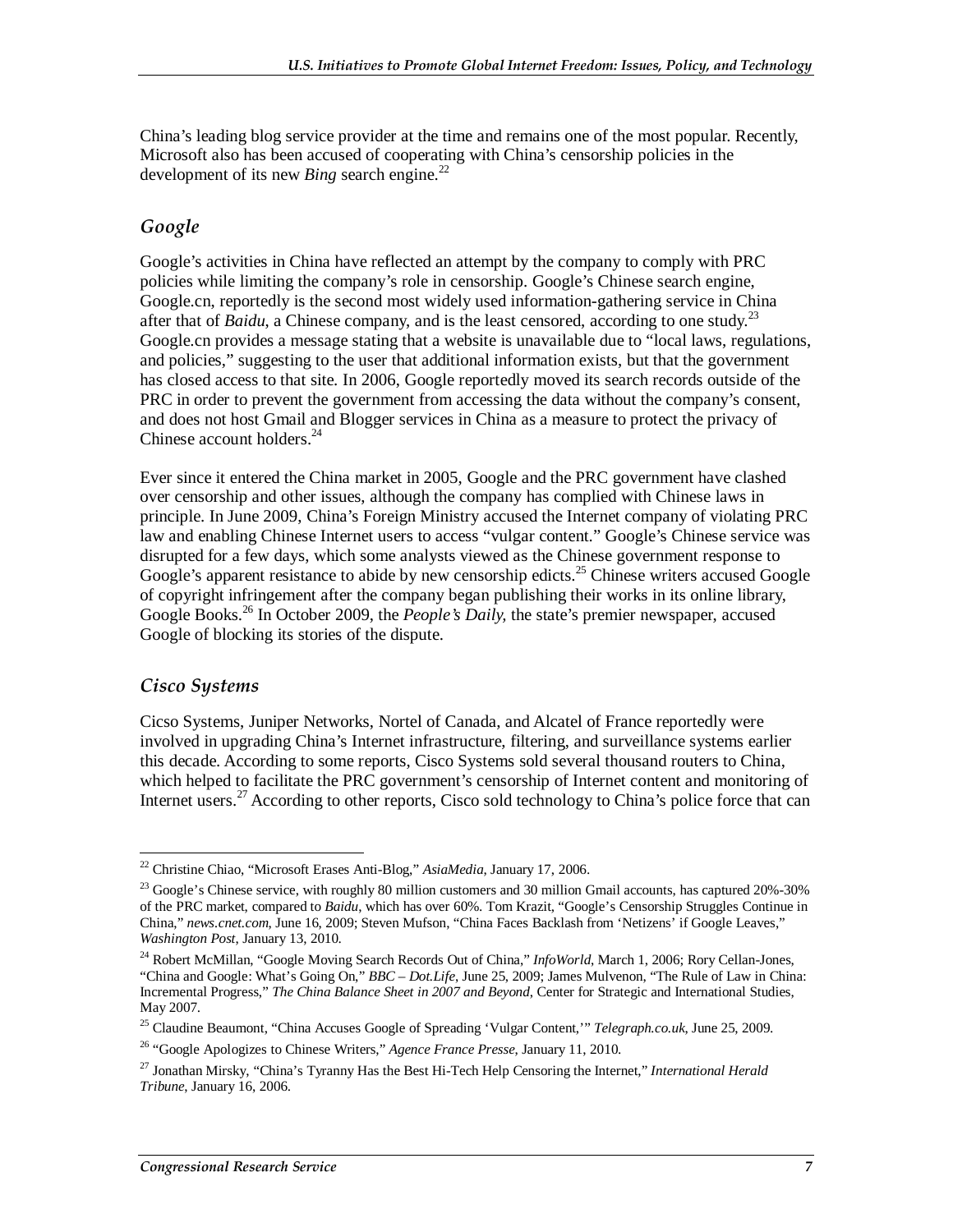be used in the collection and use of data regarding personal background and imaging information, Web browsing history, and e-mail. $^{28}$ 

#### **The Continuing Battle Between Censorship and Freedom of Information**

The PRC government has displayed a growing nervousness about the Internet's influence on Chinese society and politics, but it has been reluctant to provoke the ire of China's online population or to reduce the attractiveness of China's business environment for foreign investors. In June 2009, the PRC government issued a directive requiring "Green Dam Youth Escort" software, designed to prevent children from accessing "harmful content," such as pornography, on all Chinese computers sold after July 1, 2009, including those imported from abroad. Many Chinese Internet users, international human rights activists, foreign governments, chambers of commerce, and information technology manufacturers openly opposed the policy, arguing that the software would undermine computer operability, that it could be used to expand censorship to include political content, and that it could incorporate pirated software and weaken Internet security.<sup>29</sup> On June 30, 2009, the PRC government announced that mandatory installation of the software would be delayed for an indefinite period. On August 14, 2009, Minister of Industry and Information Technology Li Yizhong stated that the directive had created misunderstandings and that, "We will listen to the public's views before issuing a new directive on Green Dam."<sup>30</sup>

Following the aborted launch of "Green Dam," the PRC government has continued to tighten controls over Internet content and use, but in a quieter manner. In September 2009, PRC authorities issued requirements that new users register their true identities. This regulation reportedly has not been well enforced; however, the government can still track down individuals through their IP addresses. In December 2009, new restrictions aimed at cracking down on pornography, media piracy, and threats to national security and stability resulted in the closing of hundreds of websites, many of them entertainment-oriented. Furthermore, the China Internet Network Information Center announced that individuals could no longer apply for ".cn" domain names (China's country code), which it would now limit to registered business enterprises. Some observers argued that these policies could dampen the richness and vibrancy of Internet content and activity in China, as well as provoke a public backlash.<sup>31</sup> On October 15, 2009 (Internet Human Rights Day), 15 Chinese intellectuals issued a Declaration of Internet Human Rights calling for freedom of opinion, speech, and publication online.<sup>32</sup>

### **Google and Cyber Attacks**

In January 2010, Google threatened to cease censoring its Chinese search engine or to pull out of China. The company asserted that, in December 2009, Chinese hackers had attacked its Gmail

<sup>&</sup>lt;u>.</u> 28 Steven Mufson, "China Turning to Technology to Hold onto Power," *Washington Post*, April 16, 2006; U.S. Congress, "The Internet in China: A Tool for Freedom or Suppression?" op. cit.

 $29$  In January 2010, a U.S. software firm filed a lawsuit against the Chinese government for copyright infringement, unfair competition, and other legal violations in connection with the Green Dam program. Agence France-Presse, "U.S.<br>Software Firm Sues Chinese Government for US\$2.2 Billion," South China Morning Post, January 6, 2010.

<sup>&</sup>lt;sup>30</sup> "Green Dam Launch 'Not Handled Well'," http://www.chinaview.cn, August 14, 2009.

<sup>&</sup>lt;sup>31</sup> Rebecca MacKinnon, "China Tightens Internet Controls in the Name of Fighting Porn, Piracy, and Cybercrime," *Rconversation* , December 14, 2009, http://rconversation.blogs.com; Sharon LaFraniere, "China Imposes New Internet Controls," *New York Times*, December 18, 2009.

<sup>&</sup>lt;sup>32</sup> *Rconversation*, October 10, 2009, http://rconversation.blogs.com/rconversation/china/index.html.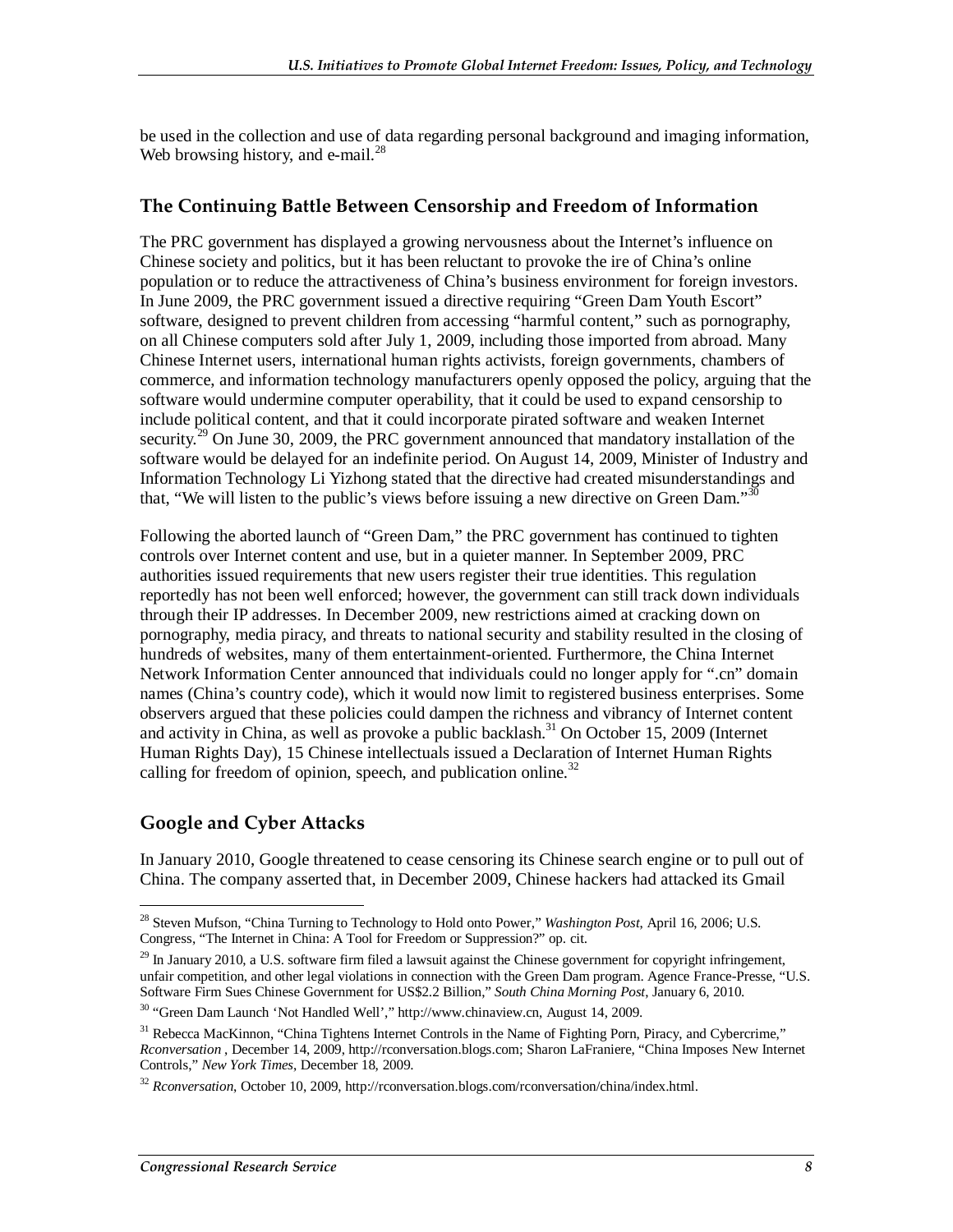service and corporate network as well as the computer systems of many other large U.S. corporations in the PRC.<sup>33</sup> Hackers appeared to have targeted the Gmail accounts of Chinese human rights activists; the intellectual property, including "source codes" or programming languages, of Google and other companies; and information on U.S. weapons systems. In a statement, Google's chief legal officer announced that the company would no longer censor results on Google.cn, even if that meant having to shut down the search engine, and potentially its offices in China.<sup>34</sup> Yahoo!, which was also hit by Chinese hackers, expressed support for Google's actions, thereby provoking an angry response by its PRC partner, *Alibaba*.

Chinese discussion boards and micro-blog postings indicated that a small majority of China's online population—and perhaps a large majority of its most active Internet users—wanted Google to stay in China, with some supporting Google's challenge to the PRC government. A significant minority adopted a pro-government stance or interpreted Google's move as profit-oriented.<sup>35</sup> According to some analysts, although China has huge potential, the company currently earns an estimated \$300 million to \$400 million from its China operations, a "tiny fraction" of its \$22 billion in sales worldwide.<sup>36</sup>

While visiting Shanghai during his state visit to China in November 2009, President Barack Obama expressed support of unrestricted Internet access and disapproval of censorship. On January 21, 2010, in a policy speech on Internet freedom, Secretary of State Hillary Clinton urged U.S. Internet companies to oppose censorship in their overseas operations and announced that the Global Internet Freedom Taskforce (GIFT) would be reinvigorated. She also called upon the PRC government to conduct a thorough investigation of the December 2009 cyberattacks upon U.S. companies in China and to make its results transparent. Beijing denied involvement in the attacks and defended its Internet policies. The Foreign Ministry stated that foreign companies, including Google, "should respect the laws and regulations, respect the public interest of Chinese people and China's culture and customs and shoulder due social responsibilities."<sup>37</sup>

### **Iran38**

The Iranian government has restricted Internet usage since access spread beyond universities and government agencies to the general population in the late 1990s. Today, Iran has an estimated 23 million Internet users,<sup>39</sup> and watchdog groups and Internet activists claim that Iran's filtering and

<sup>-</sup><sup>33</sup> Estimates of the number of U.S. information technology, finance, defense, and other companies targeted in this attack ranged from 20 to 34.

<sup>&</sup>lt;sup>34</sup> Google representatives stated that two Gmail accounts appeared to have been accessed but that the content of e-mail communications had not been breached. "Statement from Google: A New Approach to China," *Washington Post*, January 12, 2010. See also "A New Approach to China," *The Official Google Blog*, January 12, 2010, http://googleblog.blogspot.com/2010/01/new-approach-to-china.html.

<sup>&</sup>lt;sup>35</sup> Jessica E. Vascellaro and Aaron Back, "Fallout from Cyber Attack Spreads—Google Investigates China Employees; Rift Emerges Between Yahoo! and Alibaba," *Wall Street Journal*, January 19, 2010; Rebecca MacKinnon, "Google Puts Its Foot Down," *RConversation,* http://rconversation.blogs.com/rconversation/china/index.html, January 13, 2010.

<sup>36</sup> Miguel Helft, "For Google, A Threat to China with Little Revenue at Stake," *New York Times*, January 15, 2010.

<sup>37 &</sup>quot;Clinton Urges Global Internet Freedom," *VOA News.com*, January 21, 2010; Gillian Wong, "China Denies Involvement in Google Hackings," *Washington Post*, January 25, 2010; "China Says Google 'No Exception to Law'," Embassy of the People's Republic of China in the United States, January 19, 2010.

<sup>&</sup>lt;sup>38</sup> Prepared by Casey Addis, Analyst in Middle Eastern Affairs, 7-0846.

<sup>39 &</sup>quot;ITU Internet Indicators 2008," International Telecommunications Union, http://www.itu.int/ITU-D/icteye/ Reporting/ShowReportFrame.aspx?ReportName=/WTI/InformationTechnologyPublic&RP\_intYear=2008& (continued...)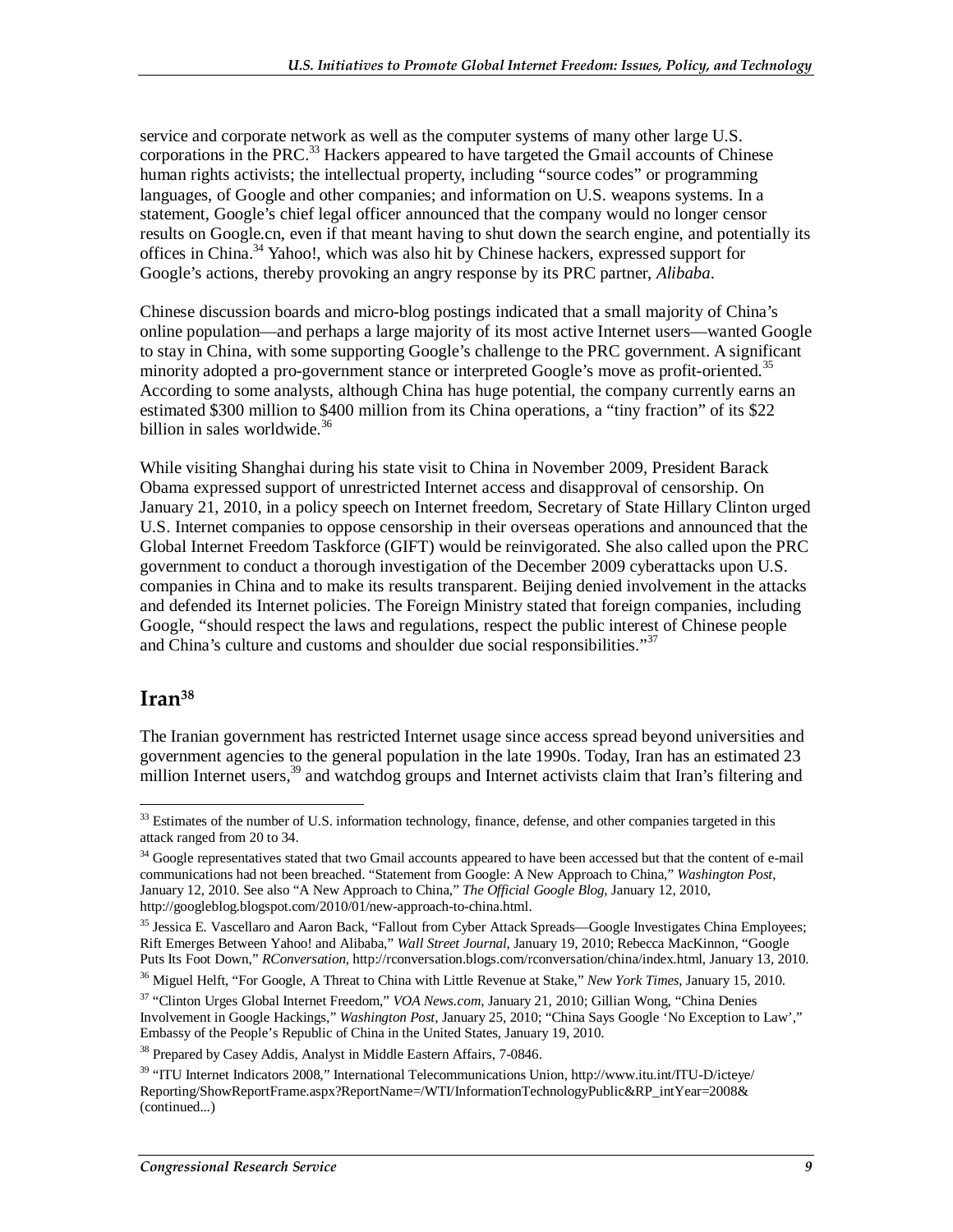monitoring of usage is among the most extensive in the world. Additional information about Iran's Internet policies is available from the U.S. Department of State in its annual report, "2008 Country Reports on Human Rights Practices."

The Iranian government tracks online communication and content through a centralized location in the state's telecommunications monopoly, the Ministry of Communications and Information Technology (MCIT). In addition to its 23 million Internet users, the Persian blogosphere is among the world's most robust. The status of Internet sites and blogs remains contested under Iranian law, but the Press Law does require that bloggers obtain licenses and all content on websites and blogs is subject to approval of the Ministry of Culture and Islamic Guidance (MCIG). The government also regulates access to the Internet by limiting the speed of Internet access that ISPs can provide to households and public access sites (Internet cafes) to 128 kilobytes per second, making it difficult or impossible to download multimedia content. Iran reportedly is the only country to have imposed a cap on Internet access speed for households.<sup>40</sup> Iran also has arrested numerous activists, bloggers, and journalists on charges of "antigovernment publicity," "propaganda against the Islamic Republic," and "jeopardizing national security."<sup>41</sup>

The government has disabled the Internet altogether in the past, usually during elections, but some observers argue that improvements in monitoring and filtering technologies have made such measures unnecessary and even enabled the government to use the Internet to disseminate disinformation and pro-government content. Following the disputed 2009 presidential election, the Internet was reportedly slow but accessible. The number of detentions of Internet activists and bloggers increased during the post-election unrest, arguably demonstrating the extent of government filtering and monitoring of usage. The post-election crackdown on Internet freedom raised concerns that Iran's human rights abuses were being aided by Western technology companies. Others said the concerns were being overstated, asserting that Iran also develops its own filtering and monitoring technologies.

The Nokia Siemens Network  $(NSN)^{42}$  sold communication monitoring equipment to the Iranian government in 2008.43 The monitoring center, installed into the MCIT gateway, was part of a larger contract with Iran that included mobile phone network technology. The Iranian government had reportedly experimented with the monitoring equipment prior to the election, but did not use it extensively until after the election. Some experts have argued that the nature of the content inspection happening in Iran since the election goes beyond the practices of other countries, including China.<sup>44</sup>

1

<sup>(...</sup>continued)

RP\_intLanguageID=1.

<sup>40 &</sup>quot;Speed Reduced for High Speed Internet in Iran," *BBC Persian*, October 20, 2006.

<sup>41</sup> See the U.S. State Department "2008 Human Rights Report: Iran," http://www.state.gov/g/drl/rls/hrrpt/2008/nea/ 119115.htm.

 $42$  NSN is a joint venture between the Finnish cell phone maker Nokia and the German company Siemens.

<sup>43</sup> Stuart Smith, "Politics of Marketing: Why Brands Continue to Surf the Recession," *Marketing Week* (London), August 13, 2009.

<sup>44</sup> See Christopher Rhoads and Loretta Chao, "Iran's Web Spying Aided by Western Technology," *Wall Street Journal*, June 22, 2009.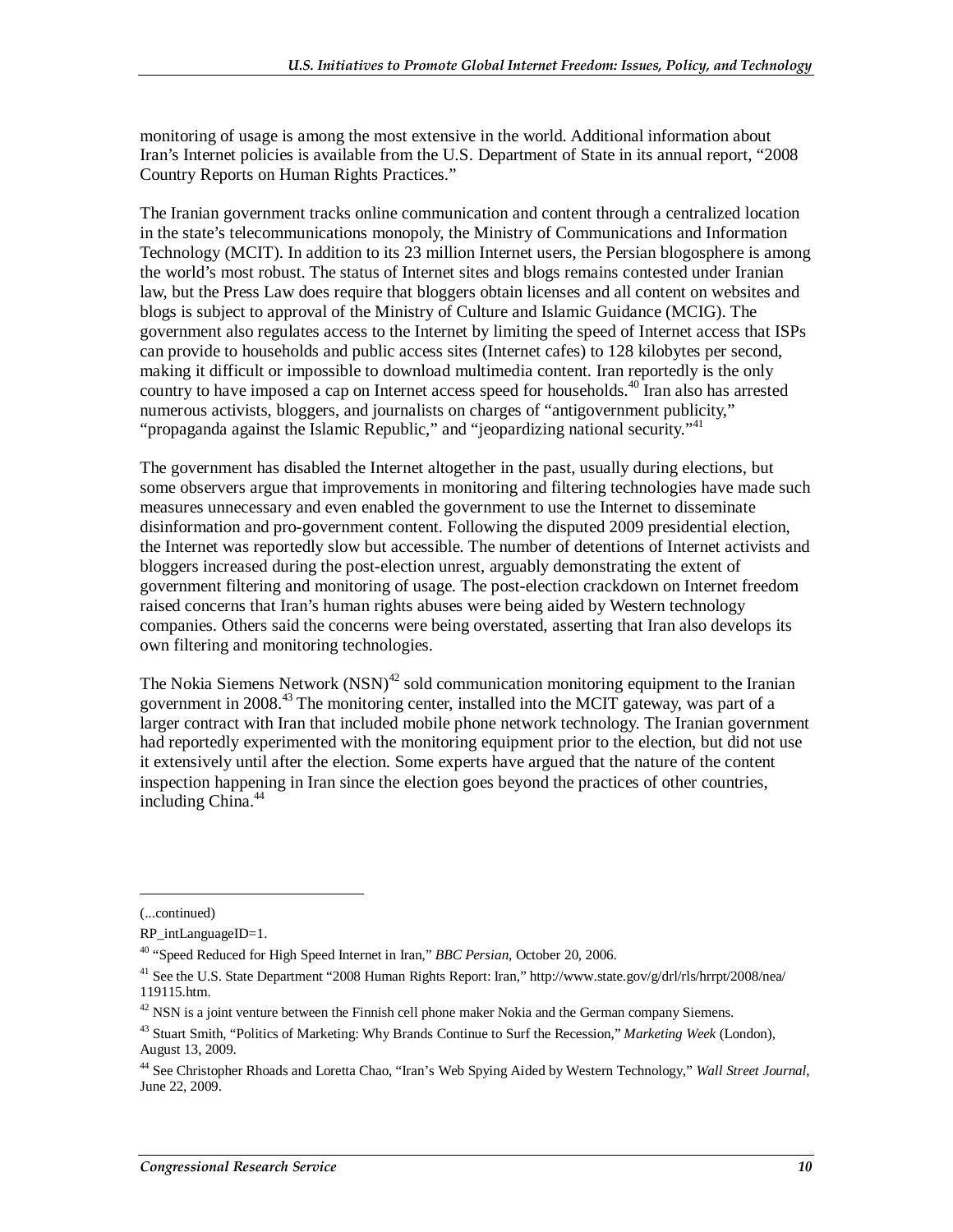NSN maintains that it sold the technology for the purpose of "lawful intercept" of information used to track criminals and terrorists.<sup>45</sup> Critics argue that in a country like Iran, where the population is heavily reliant on Internet communication with the outside world due to censorship of other communication, this technology enables the government to intensify repression.<sup>46</sup>

## **U.S. Law and Internet Freedom Abroad47**

In response to laws and regulations of foreign countries requiring censorship and disclosure of users' personal information, some U.S. technology firms engage in Internet censoring and filtering. Some examples include China and other Internet-restricting countries such as Iran. In some cases, such as in Iran, Internet censoring and filtering reportedly involve a practice often called deep packet inspection which is under a great deal of scrutiny in the United States.<sup>48</sup> Doing business in a foreign country subjects the business to the jurisdiction of that country.<sup>49</sup> Nonetheless, concerns have been raised that China's Internet filtering could run afoul of world trade obligations.<sup>50</sup>

### **U.S. Policy for the Promotion of Internet Freedom Abroad51**

The importance of Internet freedom to the United States was declared in 2006. During an explanation of that year's State Department 2006 *Country Reports on Human Rights Practices*, then-Under Secretary of State for Democracy and Global Affairs, Paula J. Dobriansky explained that the 2006 reports included new, additional focus  $-$  "the extent to which internet access is available to and used by citizens in each country and ... whether governments inappropriately limit or block access to the internet or censor websites."<sup>52</sup> This was added as an area of concern because the internet is playing a growing role in people's ability to freely express themselves and in the free flow of information. In discussing this new area of focus, then-Under Secretary Dobriansky said,

We will continue to defend internet freedom, including by addressing internet repression directly with the foreign governments involved and seeking to persuade foreign officials that

<sup>-</sup><sup>45</sup> Nokia Siemens Networks, "Provision of Lawful Intercept Capability in Iran," June 22, 2009, http://www.nokiasiemensnetworks.com/press/press-releases/provision-lawful-intercept-capability-iran.

<sup>46</sup> Eli Lake, "Fed Contractor, Cell Phone Maker Sold Spy System to Iran," *Washington Times*, April 13, 2009.

<sup>&</sup>lt;sup>47</sup> Prepared by Gina Stevens, Legislative Attorney, 7-2581.

<sup>&</sup>lt;sup>48</sup> Deep Packet Inspection ("DPI") is a computer network packet filtering technique that involves the inspection of the contents of data packets as they are transmitted across the network.

<sup>&</sup>lt;sup>49</sup> Many foreign countries have privacy laws that may be applicable to Internet Service Providers, websites, etc. See Morrison & Foerster's Privacy Library for the text of privacy laws in other countries, in the U.S., and for multinational organizations, http://www.mofoprivacy.com/default.aspx?tabNum=2.

<sup>50</sup> See Andrew Noyes, "Chinese Demands for Web Filtering Software Cause a Stir," *CongressDailyAM*, June 25, 2009; Tim Wu, "The World Trade Law of Censorship and Internet Filtering," *Chi. J. Int'l L.*, vol. 7 (2006-07).<sup>51</sup> Prepared by Kennon H. Nakamura, Analyst in Foreign Affairs, 7-9514.

 $52$  Under Secretary of State for Democracy and Global Affairs Paula Dobriansky, "On-The-Record Briefing on the State Department'S. 2006 *Country Reports on Human Rights Practices*," Washington, March 6, 2007, http://www.state.gov/ g/drl/rls/rm/2007/81468.htm.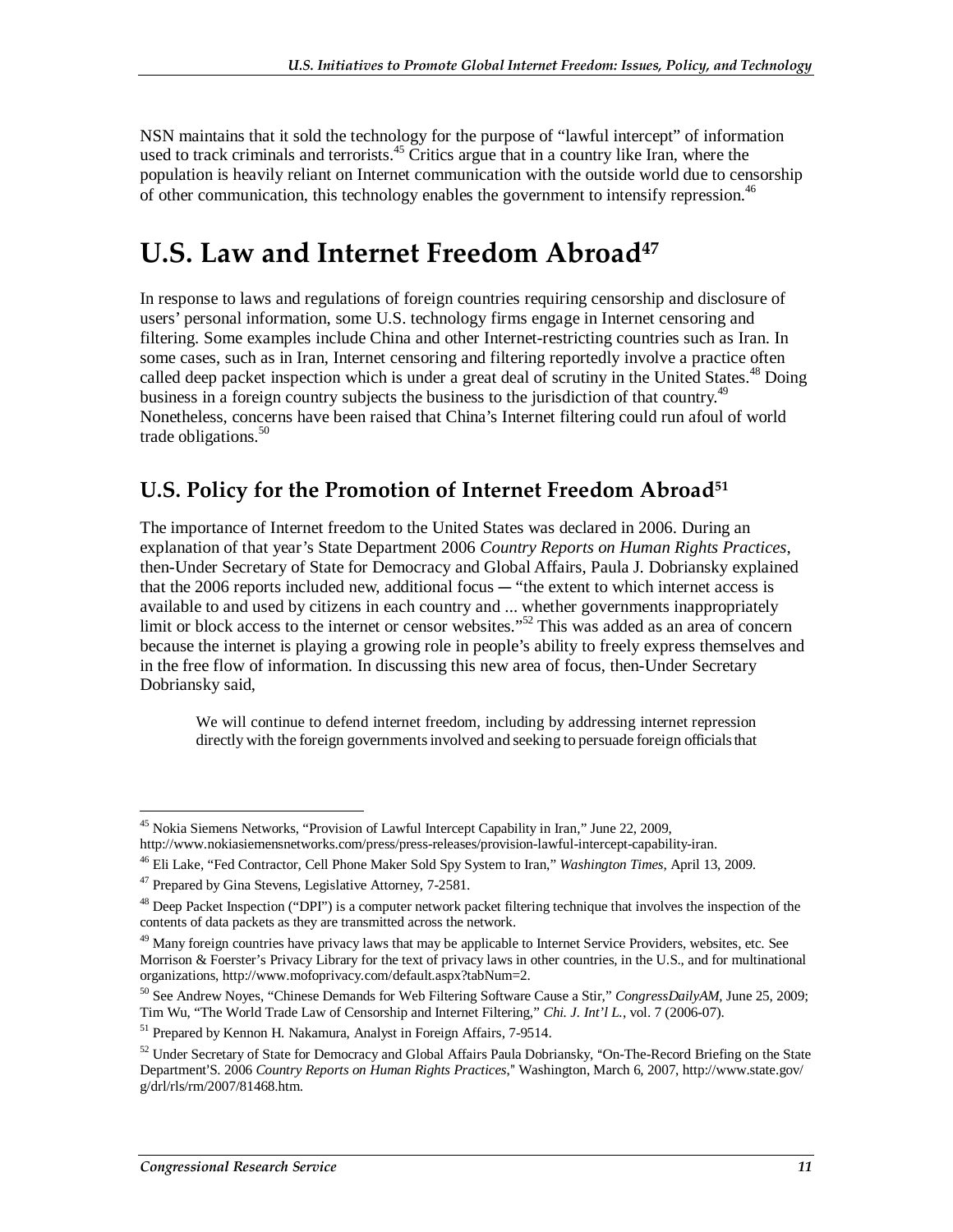restricting internet freedom is contrary to their own interests and that of their countries. The new information in this year's reports will make an important contribution.<sup>53</sup>

At this same time, then-Secretary of State Condoleezza Rice also established the Global Internet Freedom Task Force (GIFT) in order to provide a U.S. foreign policy response to violations of Internet freedom by repressive regimes around the world. $54$ 

Secretary of State Hillary Rodham Clinton, in a January 21, 2010, speech, stated that Internet Freedom is a central part of U.S. foreign policy. She stated that Internet freedom is more than a question of information freedom, it is about the nature of the world we want to inhabit. Clinton further stated: "It's about whether we live on a planet with one Internet, one global community, and a common body of knowledge that benefits and unites us all, or a fragmented planet in which access to information and opportunity is dependent on where you live and the whims of censors."55

In her remarks, Secretary Clinton placed the United States on the side of a single Internet where everyone has equal access to knowledge and ideas. She noted that blogs, e-mails, social networks, and text messages are opening up a new virtual town square where citizens can go to criticize their governments and exchange ideas. U.S. responsibility to support this new "town square" is not new but can be found in the First Amendment of the U.S. Bill of Rights ensuring freedom of speech, assembly, and religion. Secretary Clinton argued that these principles were reaffirmed in President Franklin Roosevelt's "The Four Freedoms" speech,<sup>56</sup> and in the work of the United States and its support of the Universal Declaration of Human Rights.

Secretary Clinton further explained that U.S. foreign policy is premised on the idea that no country stands to benefit more than the United States when there is cooperation among peoples and states. No country shoulders a heavier burden than the United States when conflict and misunderstanding make the international system unstable, and forces people and countries apart. She stated that it is important that the United States seize the opportunities that come with interconnectivity and work for a world in which access to networks and information brings people closer together and expands the definition of the global community.

Secretary Clinton continued the GIFT and its responsibilities. The Task Force is co-chaired by the Under Secretaries of State for Democracy and Global Affairs and for Economic, Business, and Agricultural Affairs and draws on the State Department's multidisciplinary expertise in its regional and functional bureaus to work on issues such as international communications, human rights, democratization, business advocacy and corporate social responsibility, and country specific concerns. The task force supports Internet freedom by:<sup>57</sup>

<sup>-</sup>53 Ibid.

<sup>&</sup>lt;sup>54</sup> U.S. Mission to the United Nations in Geneva, "Secretary of State Establishes New Global Internet Freedom Task Force," press release, February 14, 2006, http://geneva.usmission.gov/Press2006/02141InternetTaskForce.html.

<sup>55</sup> Secretary of State Hillary Rodham Clinton, "Remarks on Internet Freedom," January 21, 2010, http://www.state.gov/ secretary/rm/2010/01/135519.htm.

<sup>56</sup> On January 6, 1941, President Franklin Roosevelt addressed Congress saying that "we look forward to a world founded upon four essential human freedoms." These essential freedoms, which he referred to as the "Four Freedoms" are (1) freedom or speech and expression, (2) freedom of religion, (3) freedom from want, and (4) freedom from fear.

 $^{57}$  The GIFT Strategy is available online at http://2001-2009.state.gov/g/drl/rls/78340.htm.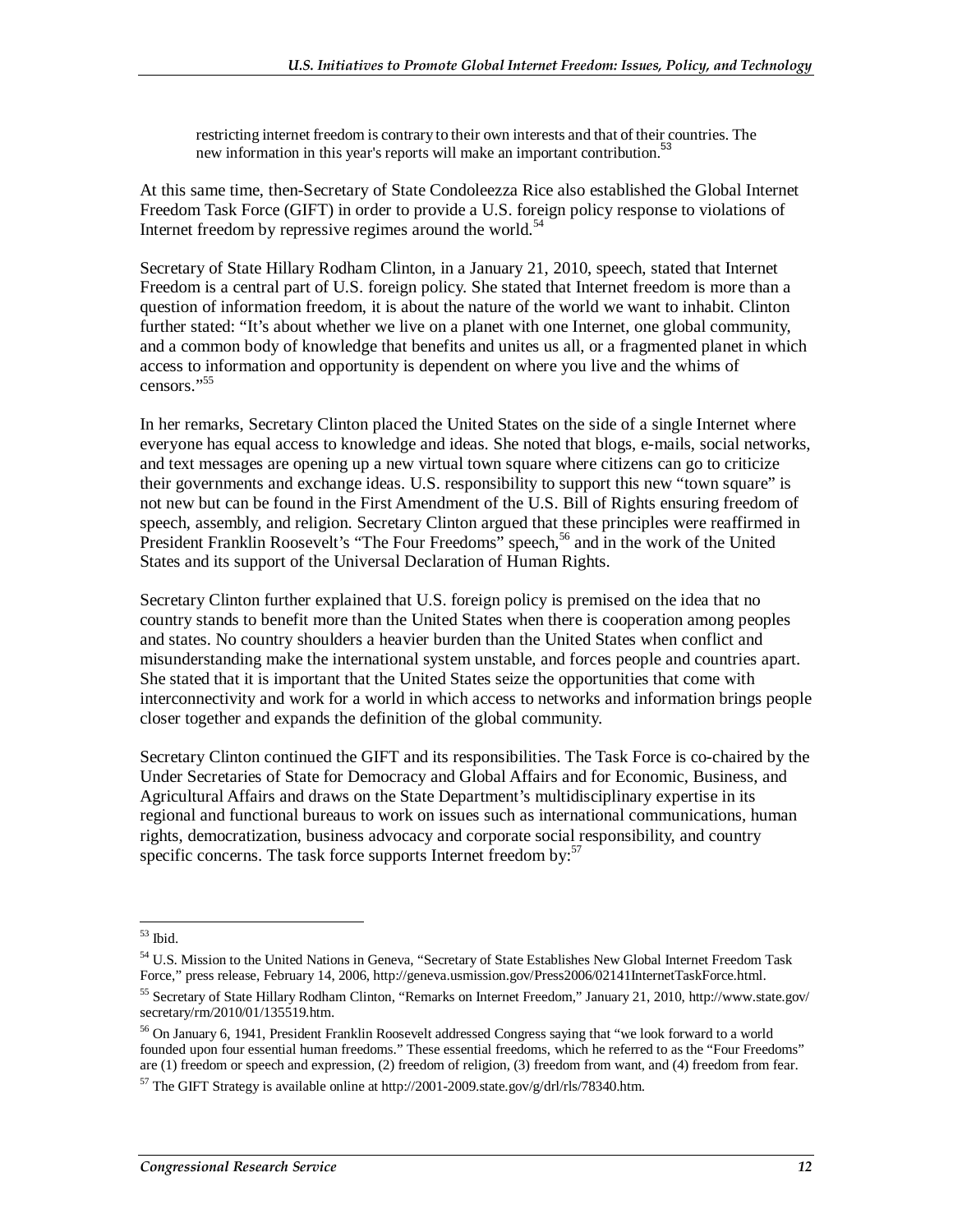- Monitoring Internet freedom and reporting in its annual Country Reports on Human Rights Practices the quality of Internet freedom in each country around the world;
- Responding in both bilateral and international fora to support Internet freedom; and
- Expanding access to the Internet with greater technical and financial support for increasing availability of the Internet in the developing world.

In advancing Internet freedom as an objective of U.S. foreign policy, Secretary Clinton proposed a number of key initiatives:  $58$ 

- Continue the work of the State Department's GIFT as it oversees U.S. efforts in more than 40 countries to help individuals circumvent politically motivated censorship by developing new tools and providing the training needed to safely access the Internet;
- Make Internet freedom an issue at the United Nations and the U.N. Human Rights Council in order to enlist world opinion and support for Internet Freedom;
- Work with new partners in industry, academia, and non-governmental organizations to establish a standing effort to advance the power of "connection technologies" that will empower citizens and leverage U.S. traditional diplomacy;
- Provide new, competitive grants for ideas and applications that help break down communications barriers, overcome illiteracy, and connect people to servers and information they need;
- Urge and work with U.S. media companies to take a proactive role in challenging foreign governments' demands for censorship and surveillance; and
- Encourage the voluntary work of the communications-oriented, private sector-led Global Network Initiative (GNI). The GNI brings technology companies, nongovernmental organizations, academic experts, and social investment funds together to develop responses and mechanisms to government requests for censorship.

To fund U.S. efforts in support of Internet freedom, Congress in FY2008 appropriated \$15 million, most of which has been spent or is obligated. Another \$5 million was appropriated in FY2009. Finally, in Secretary Clinton's January  $21<sup>st</sup>$  speech, she spoke of an additional \$15 million for FY2010 that has been allocated from State Department appropriations to a range of programs that, in full or in part, support Internet freedom. Assistant Secretary for Democracy, Human Rights, and Labor Michael Posner describes these programs as "not just circumvention…. [I]t's a lot about training people…. It's some about technology. It's some about encouraging groups that are in danger. It's a lot about diplomacy, too, for us getting out there and being sure that when groups are in trouble, we provide a lifeline."<sup>59</sup>

<sup>-</sup><sup>58</sup> Hillary Rodham Clinton, "Remarks on Internet Freedom," op. cit.

<sup>59</sup> Assistant Secretary of State for Democracy, Human Rights, and Labor Michael H. Posner, "Briefing on Internet Freedom and 21<sup>st</sup> Century Statecraft," January 22, 2010, http://www.state.gov/g/drl/rls/rm/2010/134306.htm.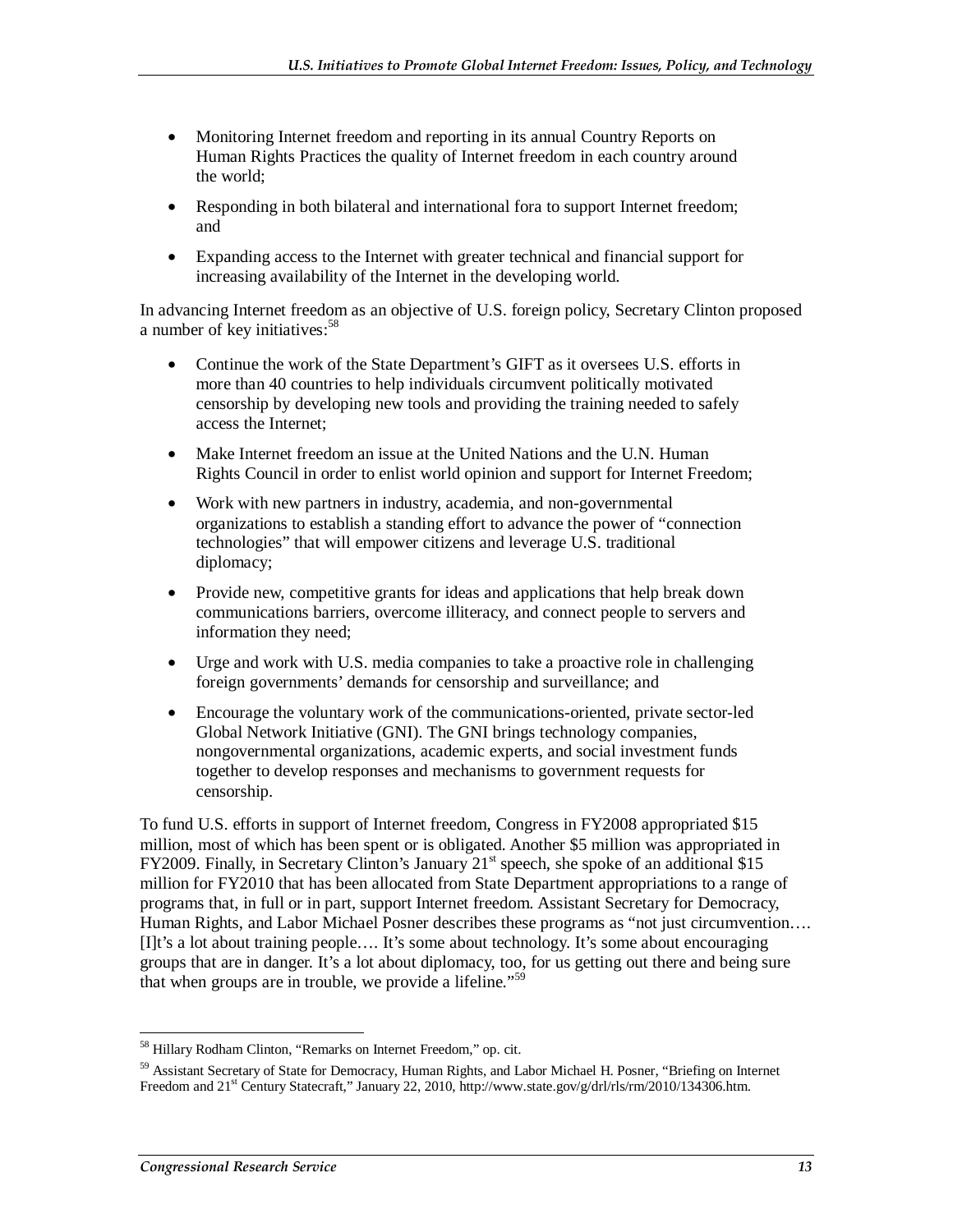The U.S. Broadcasting Board of Governors' International Broadcasting Bureau also supports counter-censorship technologies and has committed approximately \$2 million per year to help enable Internet users in repressive regimes to have access to the VOA and other U.S. governmental and non-governmental websites and to receive VOA e-mail newsletters.

Some observers have expressed concerns that there could be serious negative consequences for U.S. and foreign companies, and U.S. or foreign nationals working or living in countries with repressive regimes, if they follow the expanded U.S. policy supporting Internet freedom. These commenters point out that repressive governments could punish or make an example of an individual or company for not following the dictates of that country. Such actions could include harassment, lifting of business licenses, confiscation of assets, or imprisonment. These observers question what powers, beyond expressing U.S. displeasure through official demarches and public statements or through negotiations, that the United States may have to respond to such actions.<sup>60</sup>

### **Congressional Action**

In 2010, Congress has taken steps to address ongoing concerns about ensuring the free and secure flow of information over the Internet:

- On March 10, 2010, the House Committee on Foreign Affairs conducted a hearing, "The Google Predicament: Transforming U.S. Cyberspace Policy to Advance Democracy, Security, and Trade," on the December 2009 Chinese cyber attacks on Google and other U.S. companies, to consider policy tools to address Internet freedom, trade, and cyber security issues;
- On March 9, 2010, Representatives David Wu and Christopher Smith announced the formation of the House Global Internet Freedom Caucus; and
- The Senate Judiciary Committee, Subcommittee on Human Rights and the Law, held a hearing on March 2, 2010, entitled "Global Internet Freedom and the Rule of Law, Part II" to examine human rights, corporate responsibility, and other issues related to Internet censorship around the world.

## **The Global Network Initiative: Private Sector Support of Internet Freedom<sup>61</sup>**

The Global Network Initiative (GNI) was formed in October 2008 to respond to criticism of Internet service providers and computer manufacturers who had sold technology or services to Internet-restricting countries.<sup>62</sup> GNI was launched by a coalition of human rights organizations, academics, investors and technology leaders. GNI adopts a self-regulatory approach to protect and advance individuals' rights to free expression and privacy on the Internet. A set of principles

<sup>-</sup>60 Questions following Secretary of State Hillary Clinton's *Remarks on Internet Freedom*, January 21, 2010, http://www.state.gov/secretary/rm/2010/01/135519.htm, and questions following Assistant Secretary of State Michael Posner's "Briefing on Internet Freedom and 21<sup>st</sup> Century Statecraft," January 22, 2010, http://it.tmcnet.com/news/2010/ 01/26/4590599.htm.

 $61$  Originally prepared by Gina Stevens, Legislative Attorney, 7-2581.

 $62$  See http://www.globalnetworkinitiative.org/.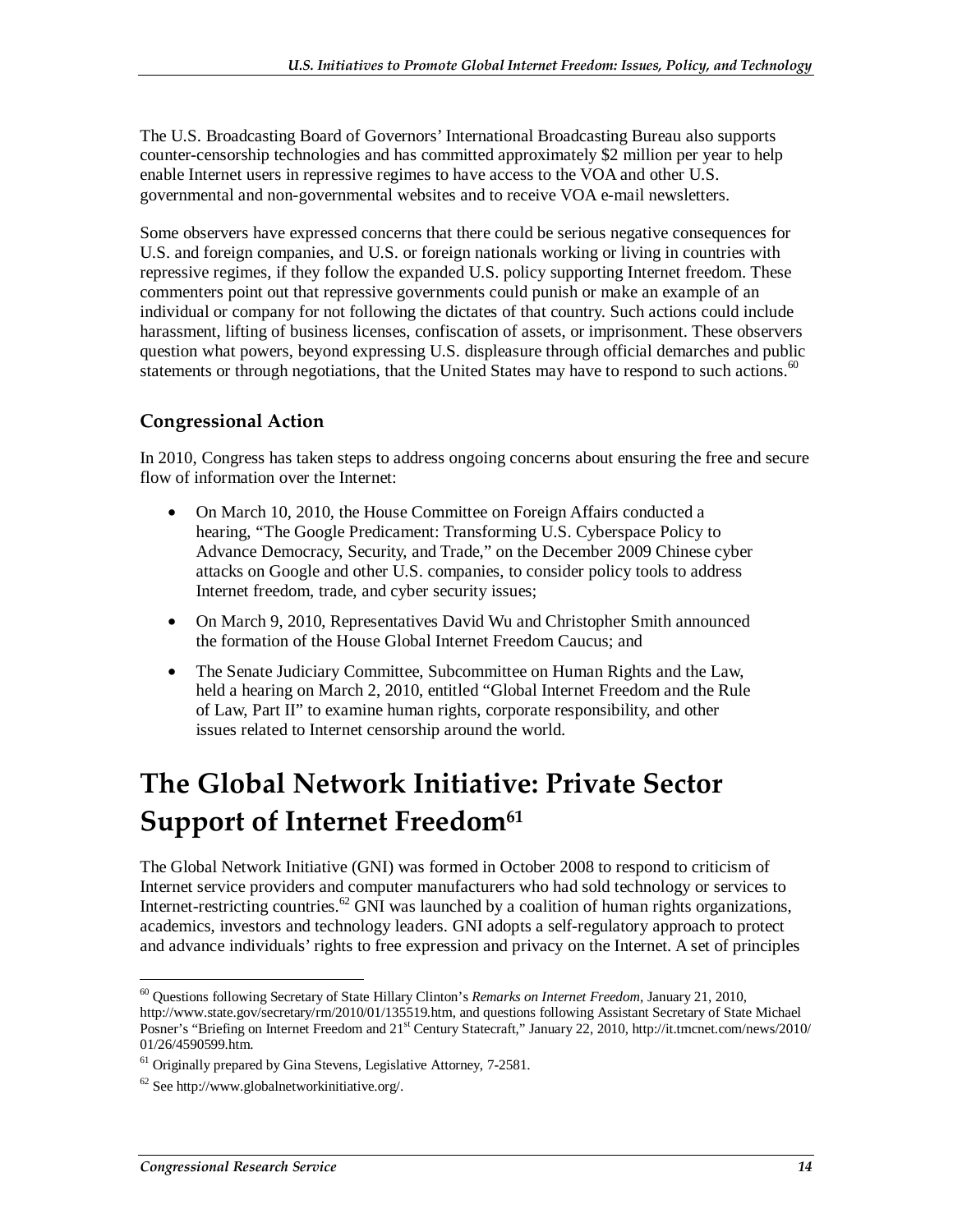and supporting mechanisms provide guidance to the Information and Communications Technology (ICT) industry and its stakeholders on how to protect and advance the human rights of freedom of expression and privacy when faced with pressures from governments to take actions that infringe upon these rights.

Governments are not members of the GNI, but are encouraged to support the principles and encourage their adoption. Organizations participating in the GNI include Google Inc., Microsoft Corp., and Yahoo! Inc. Each initial participating company committed \$100,000 per year over the two-year start-up period. Organizations not participating in the initiative who where involved in its development include Amnesty International and Reporters Without Borders. Reporters Without Borders remains skeptical about how much change GNI can effect, and pushed for standards that would require all government requests and takedown notices be made in writing.

The GNI's Principles on Freedom of Expression and Privacy ("the Principles") are based on internationally recognized laws and standards for human rights, including the Universal Declaration of Human Rights (UDHR), the International Covenant on Civil and Political Rights (ICCPR) and the International Covenant on Economic, Social, and Cultural Rights.

The GNI acknowledges that the rights of privacy and of freedom of expression should not be restricted by governments, except in narrowly defined circumstances based on internationally recognized laws or standards. The Implementation Guidelines ("The Guidelines") of the GNI provide guidance to ICT companies on how to implement the Principles, and describe the actions that constitute compliance.

With respect to government demands to remove or limit access to content or restrict communications, participating companies commit to encourage governments to

- be specific, transparent, and consistent in the demands issued to restrict freedom of expression online;
- encourage government demands that are consistent with international laws and standards;
- require governments to follow local legal processes, interpret government demands so as to minimize the negative effect, when required to restrict communications or remove content; and
- interpret the governmental authority's jurisdiction to minimize the negative effect.

Participating companies commit to operate in a transparent manner when required to remove content or restrict access, and must disclose to users the applicable laws and policies requiring such action, the company's policies for responding to government demands, and provide timely notice to users when access to content has been locked or communications limited due to government restrictions. With respect to privacy, participating companies commit to assess the human rights risks associated with the collection, storage, and retention of personal information and to develop mitigation strategies.

A system of independent third-party assessment of company compliance with the Principles and Implementation Guidelines will be phased in over three stages: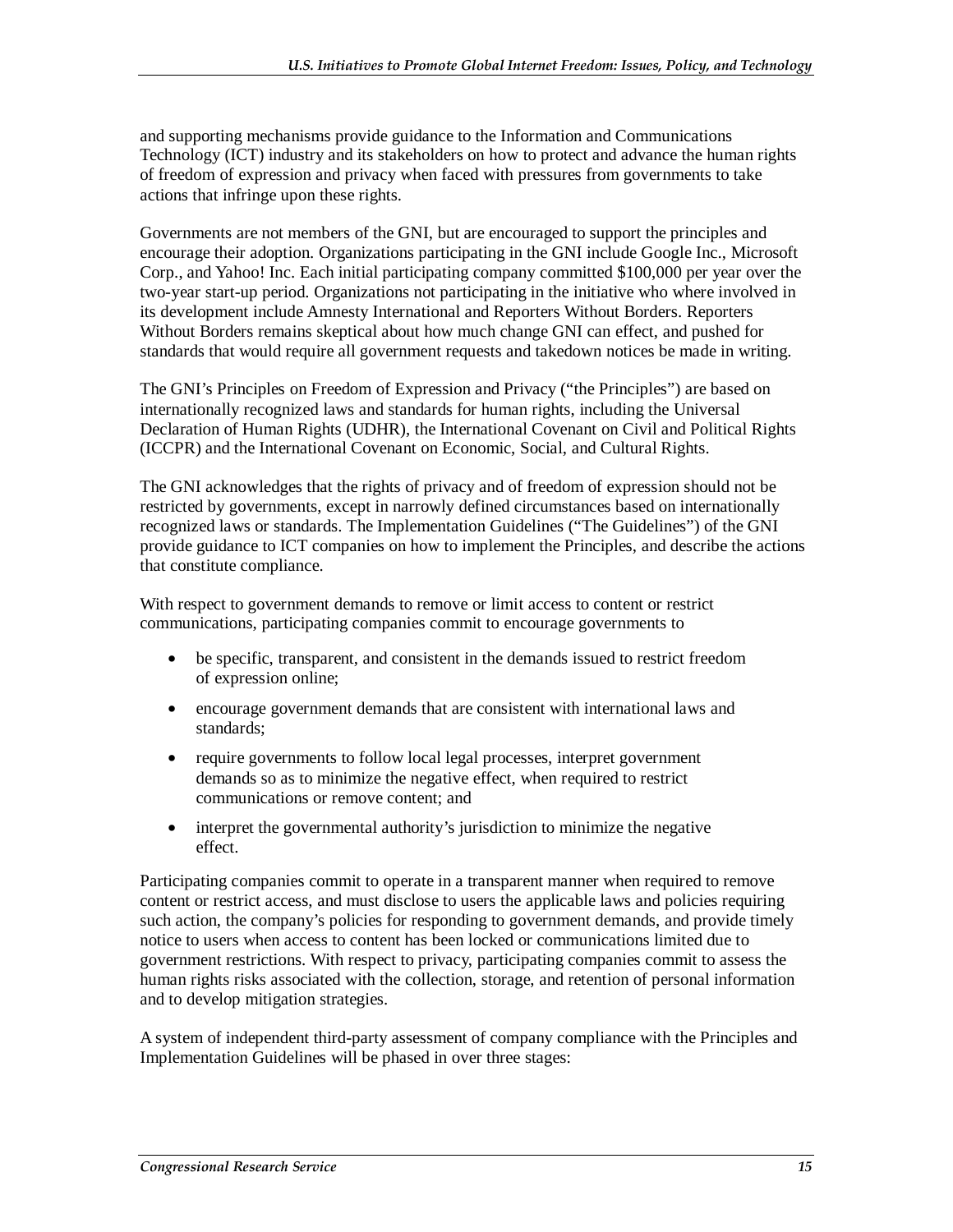- In Phase One (ends December 2010) each participating company establishes internal policies and procedures to implement the Principles, and the Board approves independence and competence criteria for the selection of independent assessors.
- In Phase Two (2011) independent assessors will conduct process assessments of each participating company to review and evaluate their internal systems for implementing the Principles.
- In Phase Three (January 2012 onwards) the Board will accredit independent assessors to review the internal systems of companies, and company responses to specific government demands implicating freedom of expression or privacy. Each participating company will submit an annual report to the Organization. The assessors will prepare reports explaining each company's responses to government demands, evaluating the effectiveness of the company's responses. Each company will be given the opportunity to respond to the assessor's draft and final report. The Board of the Organization will assess whether the company is in compliance with the Principles and its determination will be made public. The Board of the Organization will publish an annual report assessing each participating company's compliance with the Principles.

## **Recent Legislative Action**63

### **Public Laws**

**H.R. 2647**, *National Defense Authorization Act for Fiscal Year 2010*. Introduced by Representative Skelton (by request), referred to the House Armed Services Committee. Enacted October 28, 2009, P.L. 111-84.

#### **Title XII: Matters Relating to Foreign Nations**

#### **Subtitle D: VOICE Act - Victims of Iranian Censorship Act or VOICE Act**

(Sec. 1242) Expresses the sense of the Senate in support of the universal values of freedom of speech, the press, and expression as it pertains to the people of Iran, and condemns acts of censorship, intimidation, and other restrictions on such freedom in Iran.

(Sec. 1243) States that it shall be the policy of the United States to: (1) support freedom of the press, speech, expression, and assembly in Iran; (2) support the Iranian people as they seek, receive, and impart information and promote ideas in writing, print, and through other media; (3) discourage businesses from aiding efforts to interfere with the ability of the Iranian people to access or share information or otherwise infringe upon such freedoms; and (4) encourage the development of technologies that facilitate efforts of the Iranian people to share such information, exercise such freedoms, and engage in Internet-based education programs and other exchanges between U.S. citizens and Iranians.

<sup>-</sup> $63$  Legislative summaries are taken directly from the Legislative Information Service of the Library of Congress.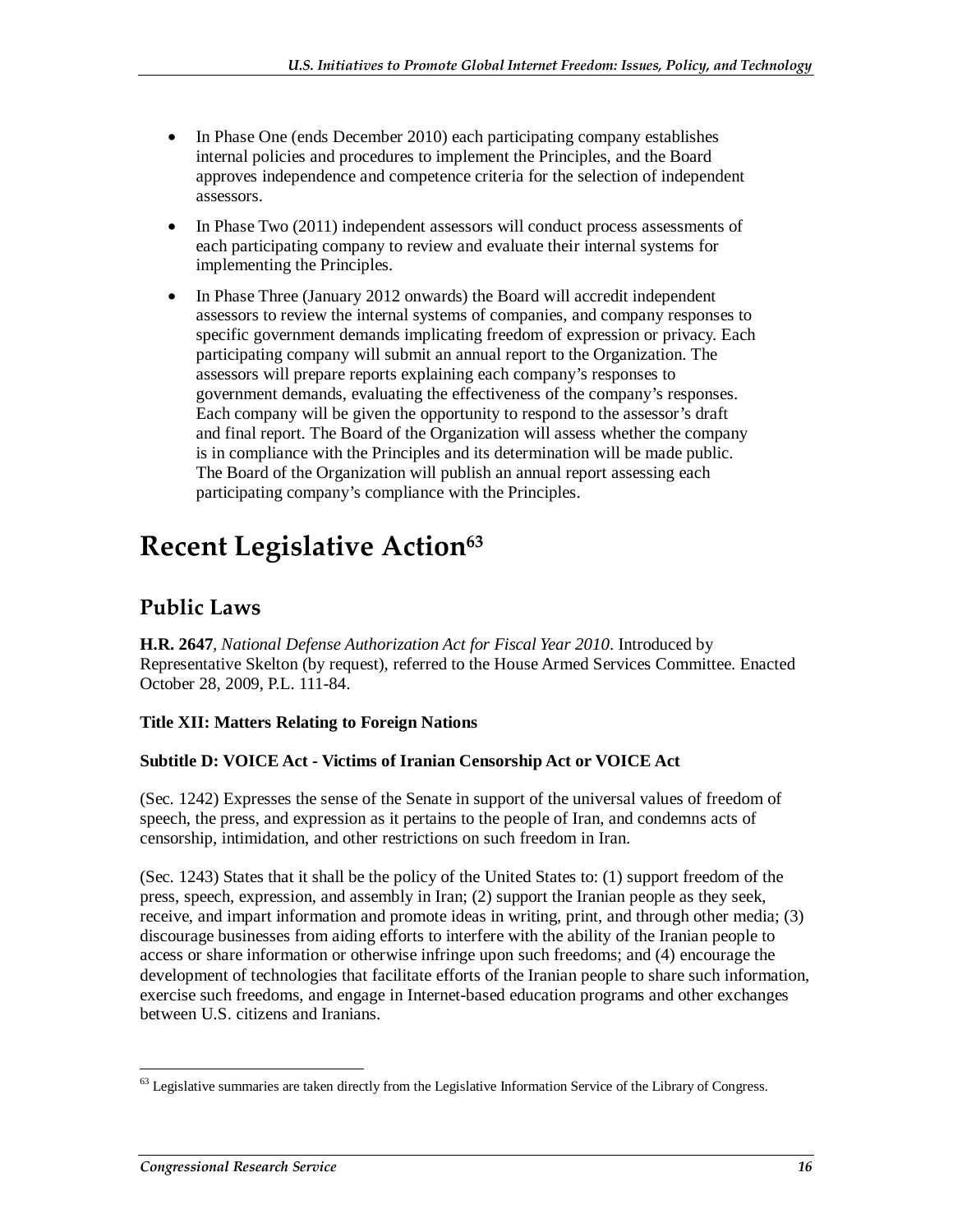(Sec. 1244) Authorizes appropriations for the: (1) International Broadcasting Operations Fund to expand Farsi language programming and to disseminate accurate and independent information to the Iranian people through radio, television, Internet, cellular telephone, short message service, and other communications; and (2) Broadcasting Capital Improvements Fund to expand transmissions of Farsi language programs to Iran.

(Sec. 1245) Establishes in the Treasury the Iranian Electronic Education, Exchange, and Media Fund to support the development of technologies that will aid the Iranian people in exchanging information and exercising freedom of speech, expression, and assembly. Authorizes appropriations to the Fund.

(Sec. 1246) Directs the President to report annually to Congress on the use of funds authorized under this Subtitle.

(Sec. 1247) Requires the President to (1) direct the appropriate officials to examine claims that non-Iranian companies have provided hardware, software, or other forms of assistance to the government of Iran that has furthered its efforts to filter online political content, disrupt cell phone and Internet communications, and monitor the online activities of Iranian citizens; and (2) report study results to Congress.

(Sec. 1248) Authorizes appropriations to the Secretary of State to document, collect, and disseminate information about human rights in Iran, including abuses since the Iranian presidential election on June 12, 2009.

### **Bills and Resolutions in the House of Representatives**

**H.R. 2271**, *Global Online Freedom Act of 2009*. Introduced by Representative Christopher Smith and referred to the House Committee on Foreign Affairs; and the House Committee on Energy and Commerce.

Makes it U.S. policy to (1) promote the freedom to seek, receive, and impart information and ideas through any media; (2) use all appropriate instruments of U.S. influence to support the free flow of information without interference or discrimination; and (3) deter U.S. businesses from cooperating with Internet-restricting countries in effecting online censorship.

Expresses the sense of Congress that (1) the President should seek international agreements to protect Internet freedom; and (2) some U.S. businesses, in assisting foreign governments to restrict online access to U.S.-supported websites and government reports and to identify individual Internet users, are working contrary to U.S. foreign policy interests.

Amends the Foreign Assistance Act of 1961 to require assessments of electronic information freedom in each foreign country.

Establishes in the Department of State the Office of Global Internet Freedom (OGIF).

Directs the Secretary of State to annually designate Internet-restricting countries. Prohibits, subject to waiver, U.S. businesses that provide to the public a commercial Internet search engine, communications services, or hosting services from locating, in such countries, any personally identifiable information used to establish or maintain an Internet services account.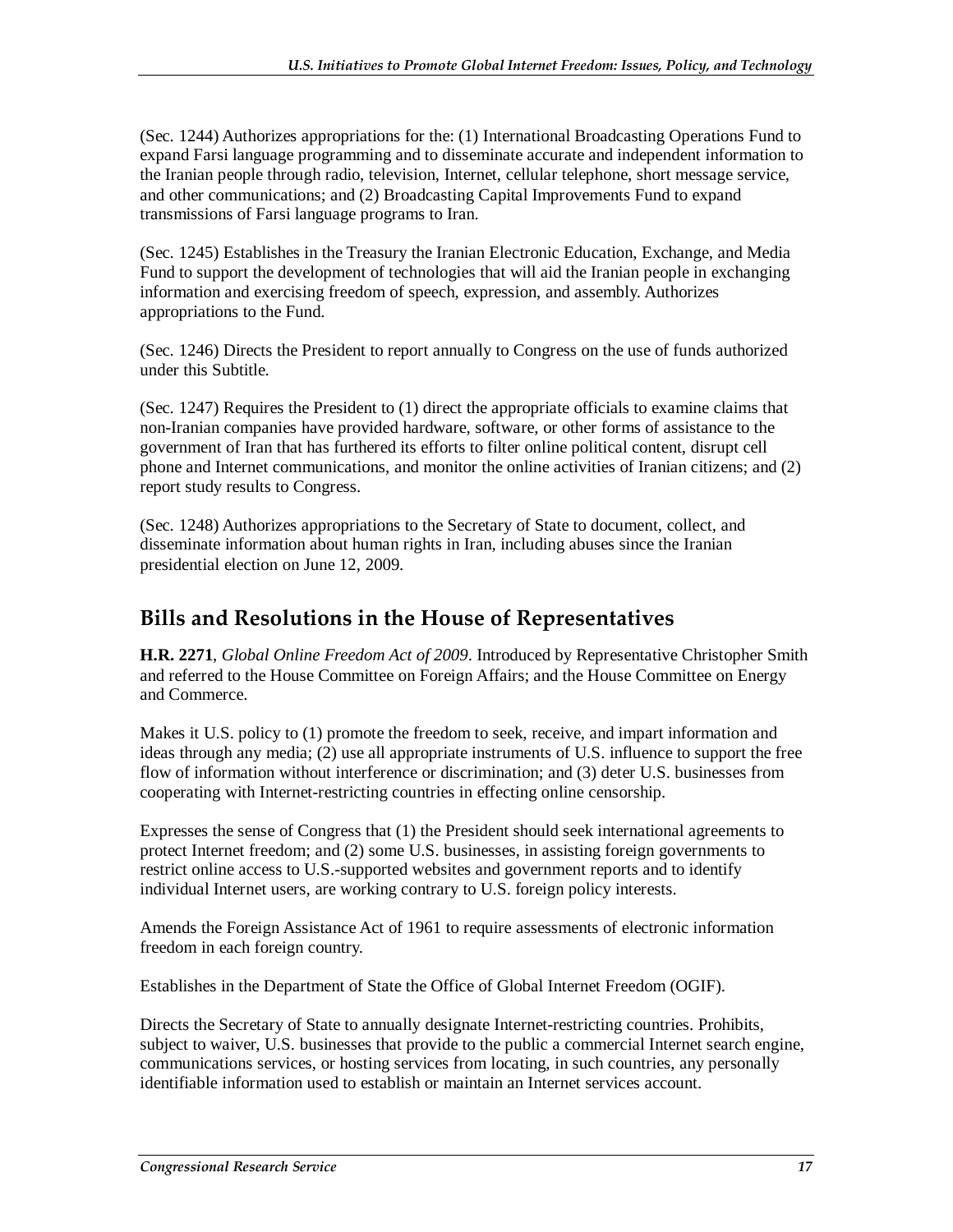Requires U.S. businesses that collect or obtain personally identifiable information through the Internet to notify the OGIF and the Attorney General before responding to a disclosure request from an Internet-restricting country. Authorizes the Attorney General to prohibit a business from complying with the request, except for legitimate foreign law enforcement purposes.

Requires U.S. businesses to report to the OGIF certain Internet censorship information involving Internet-restricting countries.

Prohibits U.S. businesses that maintain Internet content hosting services from jamming U.S. supported websites or U.S.-supported content in Internet-restricting countries.

Authorizes the President to waive provisions of this act: (1) to further the purposes of this act; (2) if a country ceases restrictive activity; or (3) if it is the national interest of the United States.

**H.R. 4595**, *Internet Freedom Act of 2009*. Introduced by Representative Wu and referred to the House Science and Technology Committee, Subcommittee on Research and Science Education.

Directs the National Science Foundation shall to establish the Internet Freedom Foundation governed by a board of 12 members, with equal representation from government, academia, and the private sector.

The Internet Freedom Foundation shall promote Internet freedom through education, advocacy, and research.

The Internet Freedom Foundation shall be funded by such sums as may be necessary.

**H.Res. 590**, *Expressing grave concerns about the sweeping censorship, privacy, and cybersecurity implications of China's Green Dam filtering software, and urging U.S. high-tech companies to promote the Internet as a tool for transparency, freedom of expression, and citizen empowerment around the world.* Introduced by Representative Wu and referred to the House Committee on Foreign Affairs.

Expresses (1) grave concerns about the sweeping censorship, privacy, and cybersecurity implications of China's Green Dam filtering software; and (2) support for the Chinese people in their quest for Internet freedom and free expression.

Calls on (1) the Chinese government to rescind its requirement for Green Dam to be preinstalled on all new computers; and (2) U.S. high-tech companies to promote the Internet as a tool for transparency, freedom of expression, and citizen empowerment around the world.

**H.Res. 672**, *Calling on the Government of the Socialist Republic of Vietnam to release imprisoned bloggers and respect Internet freedom*. Introduced by Representative Sanchez and referred to the House Committee on Foreign Affairs. Passed on October 21, 2009.

Supports the right of the citizens of the Socialist Republic of Vietnam to access websites of their choosing and to have the freedom to share and publish information over the Internet.

Calls on Vietnam to (1) repeal Circular 07, Article 88, and similar statutes that restrict the Internet, so as to be in line with the International Covenant on Civil and Political Rights, to which Vietnam is a signatory; (2) become a responsible member state of the international community by respecting individuals' freedom of speech, freedom of press, and freedom of political association;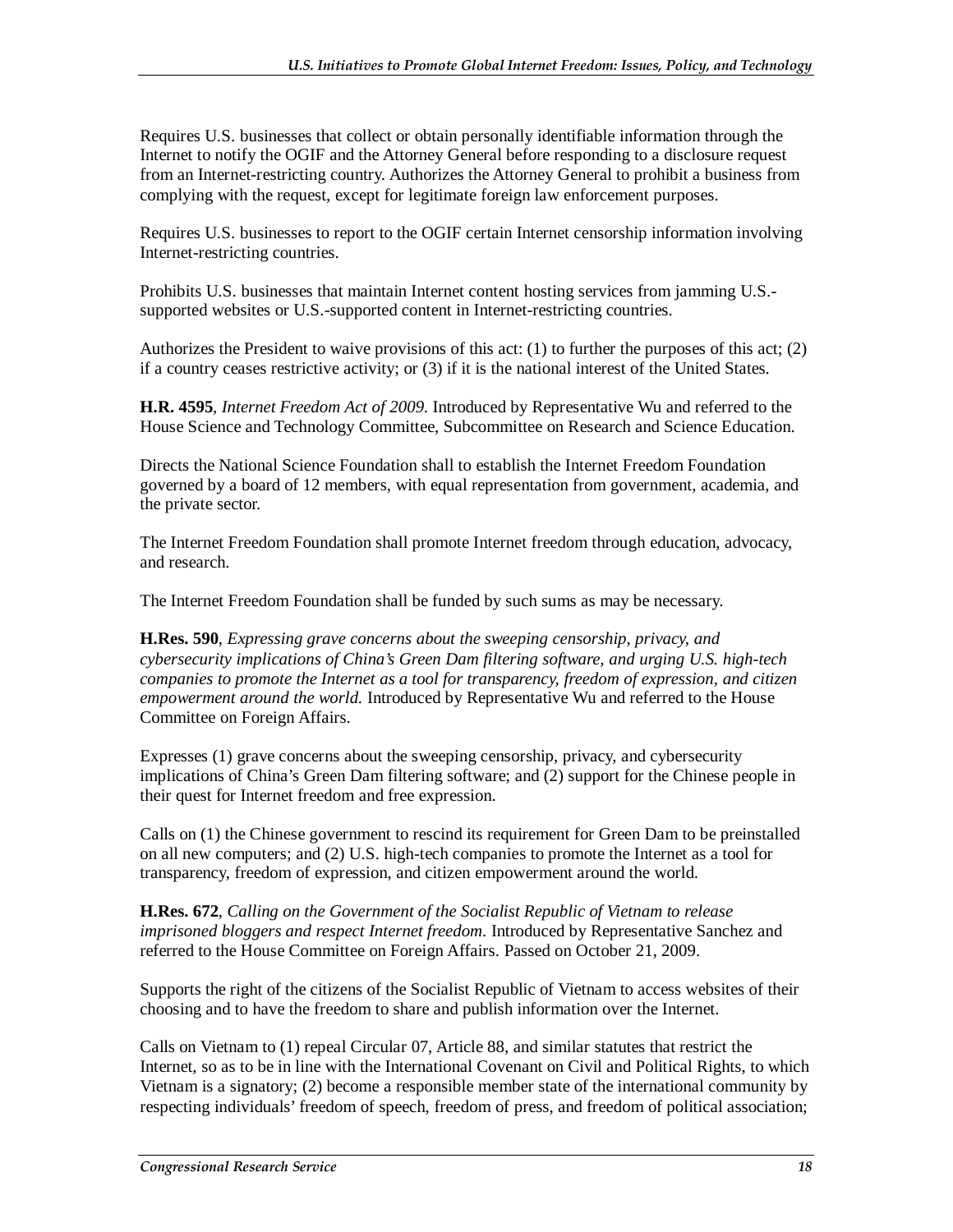and (3) release all political prisoners, including but not limited to 18 named bloggers and cyber activists.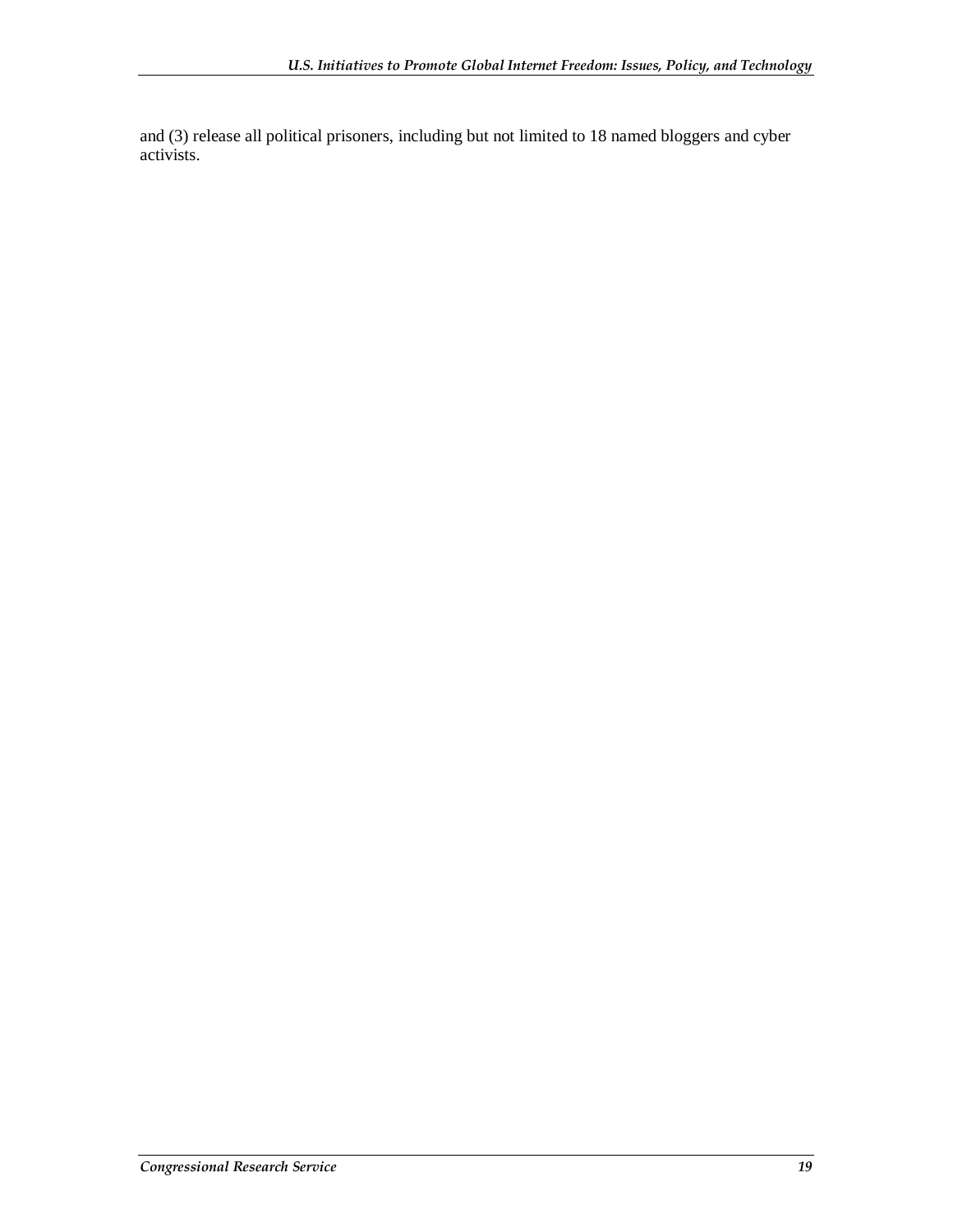## **Appendix A. Technologies Used to Monitor and Censor Web Sites and Web-Based Communications64**

### **Key-Word List Blocking**

This is a simple type of filtration where a government drops any Internet packets featuring certain keywords, such as "protest" or "proxy."

### **Domain Name System (DNS) Poisoning**

DNS poisoning intentionally introduces errors into the Internet's directory service to misdirect the original request to another IP address.

### **IP Blocking**

IP Blocking is one of the most basic methods that governments use for censorship, as it simply prevents all packets going to or from targeted IP addresses. This is an easy technology to implement, but it does not address the problem of individual communications between users. This method is used to block banned websites, including news sites and proxy servers that would allow access to banned content, from being viewed.

### **Bandwidth Throttling**

Bandwidth throttling simply limits the amount of traffic that can be sent over the Internet. Keeping data volume low facilitates other methods of monitoring and filtering by limiting the amount of data present.

### **Traffic Classification**

This is a much more sophisticated method of blocking traffic than IP blocking, as governments can halt any file sent through a certain type of protocol, such as FTP. Because the government knows that FTP transfers are most often sent through TCP port 21, they can simply limit the bandwidth available on that port and throttle transfers. This type of traffic-shaping practice is the most common one used by repressive governments today. It is not resource intensive and it is fairly easy to implement.

### **Shallow Packet Inspection (SPI)**

Shallow packet inspection is a less sophisticated version of the deep packet inspection (DPI) technique (DPI is described below) that is used to block packets based on their content. Unlike

<sup>-</sup><sup>64</sup> Prepared by Patricia Moloney Figliola, Specialist in Telecommunication and Internet Policy, 7-2508. Adapted from "The State of Iranian Communication: Manipulation and Circumvention," Morgan Sennhauser, Nedanet, July 2009, http://iranarchive.openmsl.net/SoIC-1.21.pdf; and "Five Technologies Iran is Using to Censor the Web," Brad Reed, Network World, July 2009, http://www.networkworld.com/news/2009/072009-iran-censorship-tools.html.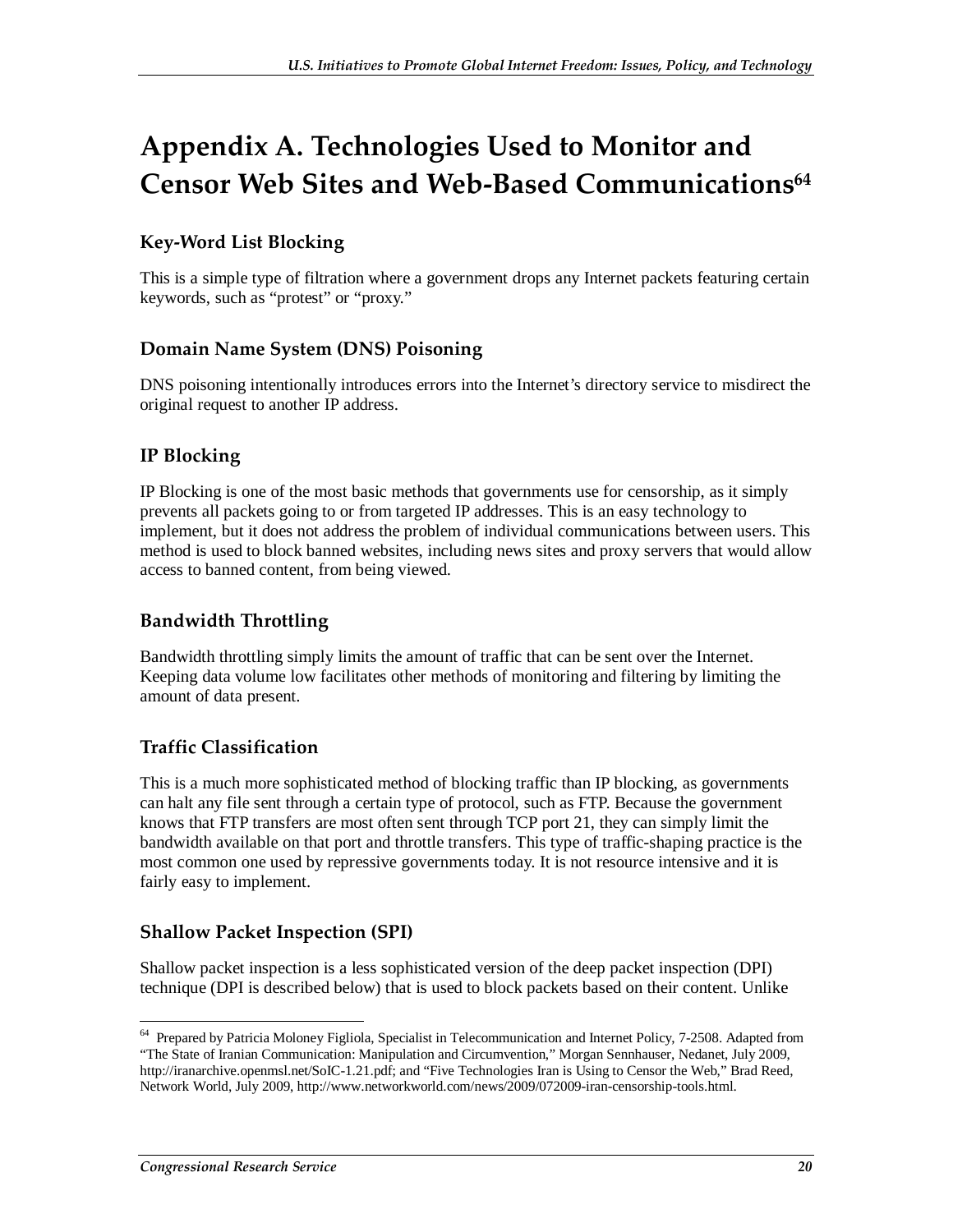DPI, which intercepts packets and inspects their fingerprints (fingerprinting is described below), headers, and payloads, SPI makes broad generalities about traffic based solely on evaluating the packet header. Although shallow packet inspection can't provide the same refined/detailed traffic assessments as DPI, it is much better at handling volume than DPI.

SPI is much less refined than DPI, but it is capable of handling a greater volume of traffic much more quickly. SPI is akin to judging a book by its cover. This method is prone to exploitation by users because they can disguise their packets to look like a different kind of traffic.

### **Packet Fingerprinting**

This is a slightly more refined method of throttling packets than shallow packet inspection, as it looks not only at the packet header but at its length, frequency of transmission, and other characteristics to make a rough determination of its content. In this manner, the government can better classify packets and not throttle traffic sent out by key businesses.

### **Deep Packet Inspection (DPI) / Packet Content Filtering**

DPI is the most refined method that the government has for blocking Internet traffic. As mentioned above, deep packet inspectors examine not only a packet's header but also its payload. For instance, certain keywords can be both monitored and the e-mail containing them can be kept from reaching its intended destination.

This gives governments the ability to filter packets at a more surgical level than any of the other techniques discussed so far. While providing the most targeted traffic monitoring and shaping capabilities, DPI is also more complicated to run and is far more labor-intensive than other traffic-shaping technologies.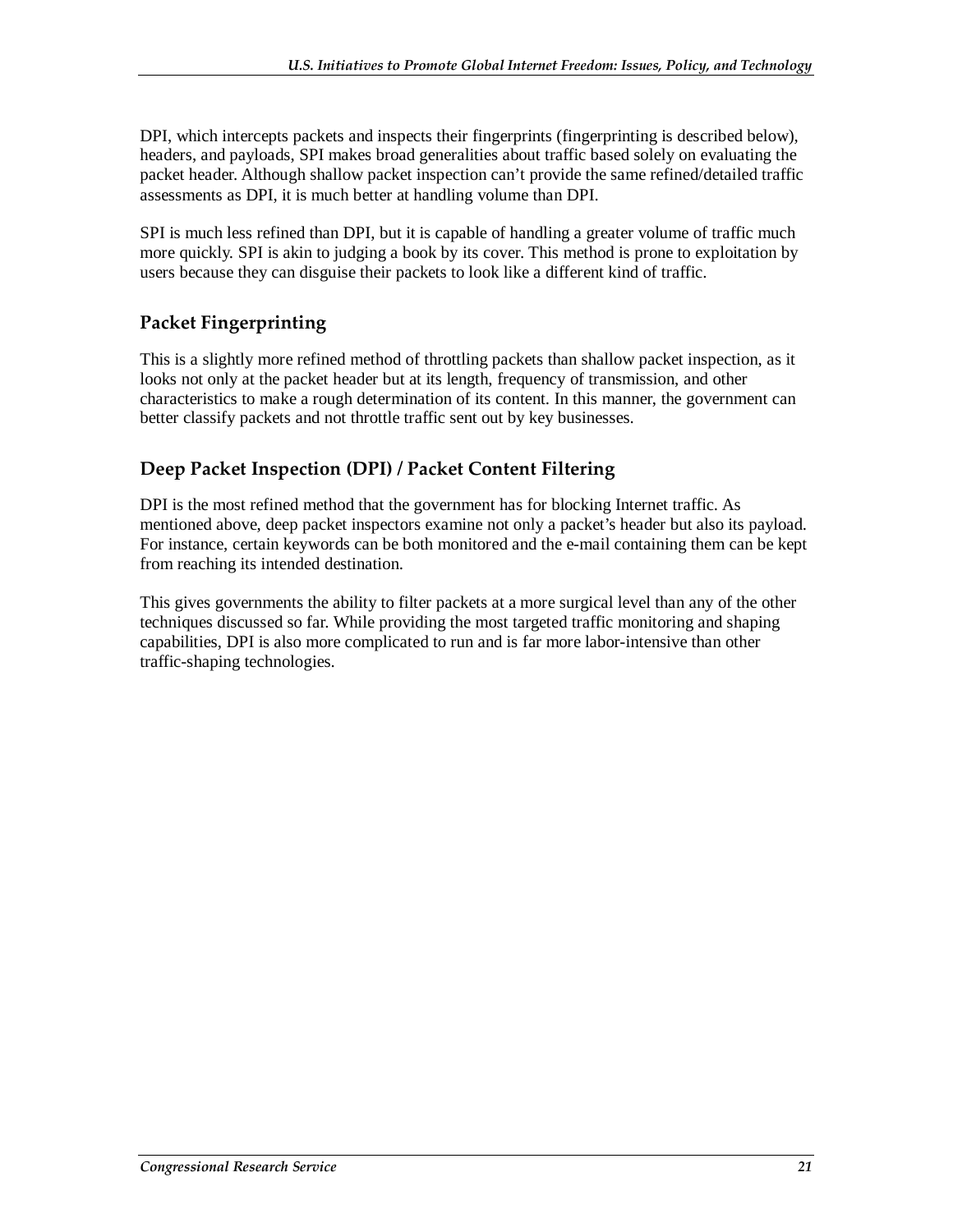## **Appendix B. Technologies Used to Circumvent Censorship**<sup>65</sup>

Each of the circumvention methods explained below can, in general, be considered an anonymous "proxy server." A proxy server is a computer system or an application program that acts as an intermediary for requests from a user seeking resources from other servers, allowing the user to block access to his or her identity and become anonymous.

### **Web-Based Circumvention Systems**

Web-based circumvention systems are special web pages that allow users to submit a URL and have the web-based circumventor retrieve the requested web page. There is no connection between the user and the requested website as the circumventor transparently proxies the request allowing the user to browse blocked websites seamlessly. Since the web addresses of public circumventors are widely known, most Internet filtering applications already have these services on their block lists, as do many countries that filter at the national level.

Examples: Proxify, StupidCensorhip, CGIProxy, psiphon, Peacefire/Circumventor.

### **Web and Application Tunneling Software**

Tunneling encapsulates one form of traffic inside of other forms of traffic. Typically, insecure, unencrypted traffic is tunneled within an encrypted connection. The normal services on the user's computer are available, but run through the tunnel to the non-filtered computer which forwards the user's requests and their responses transparently. Users with contacts in a non-filtered country can set up private tunneling services while those without contacts can purchase commercial tunneling services. "Web" tunneling software restricts the tunneling to web traffic so that web browsers will function securely, but not other applications. "Application" tunneling software allows the user to tunnel multiple Internet applications, such as e-mail and instant messenger applications.

Examples: Web Tunneling: UltraReach, FreeGate, Anonymizer, Ghost Surf. Examples: Application Tunneling: GPass, HTTP Tunnel, Relakks, Guardster/SSH.

### **Anonymous Communications Systems**

Anonymous technologies conceal a user's IP address from the server hosting the website visited by the user. Some, but not all, anonymous technologies conceal the user's IP address from the anonymizing service itself and encrypt the traffic between the user and the service. Since users of anonymous technologies make requests for web content through a proxy service, instead of to the server hosting the content directly, anonymous technologies can be a useful way to bypass

<sup>-</sup>65 Adapted from *Reporters Without Borders*, "Handbook for Bloggers and Cyber-Dissidents," September 2005, http://www.rsf.org/IMG/pdf/Bloggers\_Handbook2.pdf; and *The Citizen Lab*, "Everyone's Guide to By-Passing Internet Censorship for Citizens Worldwide," University of Toronto, September 2007, http://citizenlab.org/Circ\_guide.pdf.